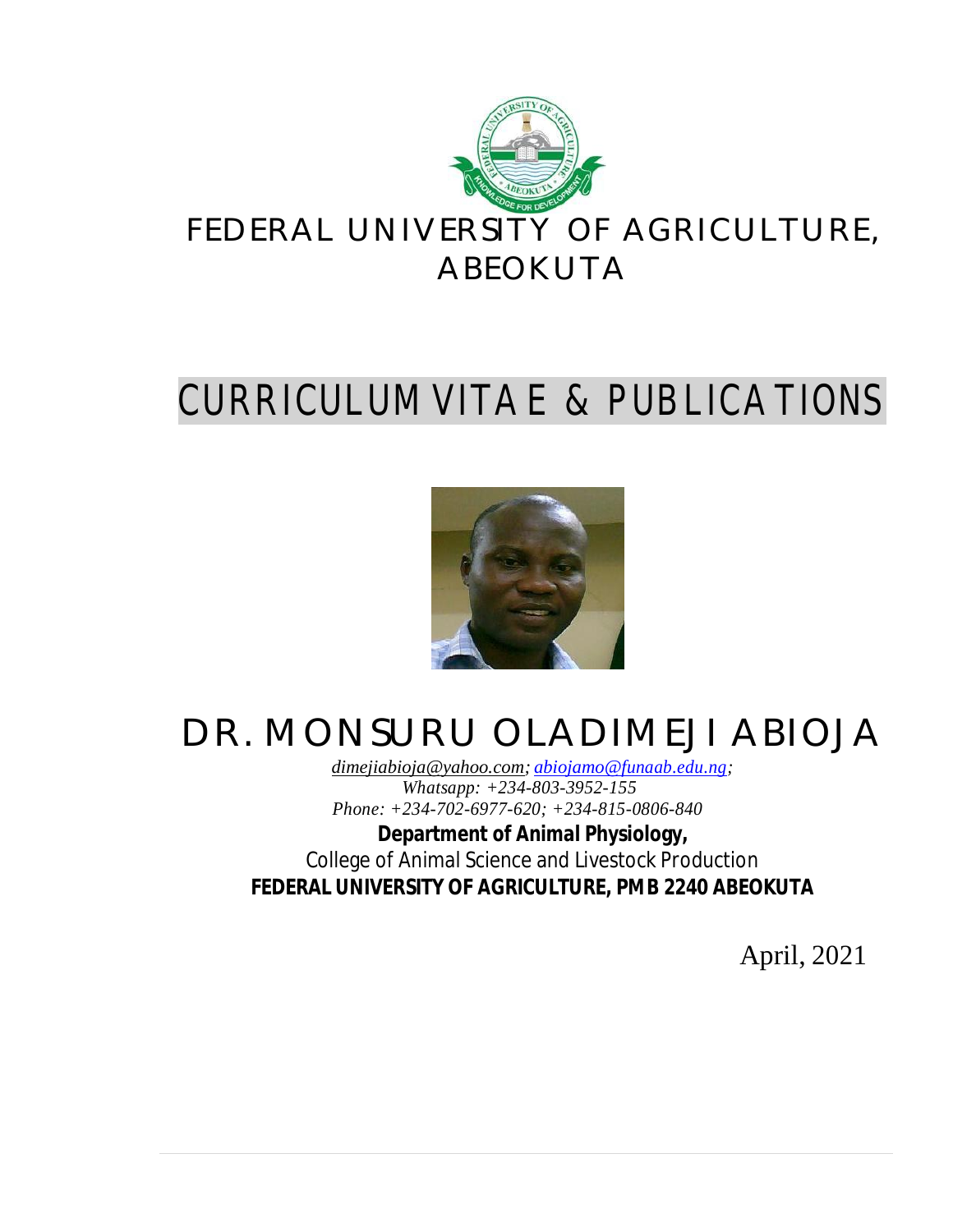# **CURRICULUM VITAE**

| 01. PERSONAL |                           |                                                     |
|--------------|---------------------------|-----------------------------------------------------|
| (i)          | Name in full:             | <b>ABIOJA</b> Monsuru Oladimeji                     |
| (ii)         | Date of birth:            | August 1, 1974                                      |
| (iii)        | Place of birth:           | Mushin, Lagos                                       |
| (iv)         | Age:                      | 47 Years                                            |
| (v)          | Sex:                      | Male                                                |
| (vi)         | <b>Marital Status:</b>    | Married                                             |
| (vii)        | Nationality:              | Nigerian                                            |
| (viii)       | Town and State of origin: | Abeokuta, Ogun State                                |
| (ix)         | Contact address:          | Department of Animal Physiology,                    |
|              |                           | College of Animal Science and Livestock Production, |
|              |                           | Federal University of Agriculture, Abeokuta         |
| (x)          | Phone number:             | $+234 - 803 - 395 - 2155$                           |
| $(x_i)$      | E-mail address:           | dimejiabioja@yahoo.com;                             |
|              |                           | abiojamo@funaab.edu.ng                              |
| (xii)        | Present post and salary:  | CONUASS 06 Step 02<br>Reader -                      |
| (xiii)       | Post on promotion:        | Professor - CONUASS 07                              |
|              |                           |                                                     |

# **02. EDUCATIONAL BACKGROUND**

#### **(i) Educational institution attended (with dates)**

| a. St. Andrew's Anglican School, Kila, Odeda, Ogun State     | 1979-1985 |
|--------------------------------------------------------------|-----------|
| b. Orile-Ilugun Comp. High School, Orile-Ilugun, Odeda, Ogun | 1985-1991 |
| c. Egbado College, Ilaro, Ogun State                         | 1992      |
| d. University of Agriculture, Abeokuta, Nigeria              | 1995-2000 |
| e. University of Agriculture, Abeokuta, Nigeria              | 2001-2005 |
| f. University of Agriculture, Abeokuta, Nigeria              | 2005-2010 |
|                                                              |           |

# **(ii) Academic qualifications (with dates)**

| <b>University Degree</b>               | <b>Class of degree</b>      | Date of award               |
|----------------------------------------|-----------------------------|-----------------------------|
| B.Agric (Animal Production and Health) | Second Class Upper Division | 8 <sup>th</sup> March, 2000 |
| M.Agric (Reproductive Physiology)      |                             | $21st$ December, 2005       |
| Ph.D (Animal Physiology)               |                             | $7th$ September, 2010       |

#### **(iii) Prizes, honours, scholarships, national and international recognition**

- 1. World Bank STEP-B Innovators of Tomorrow (IoT) Research Award 2010
- 2. TETFUND grant to carry out the project titled, 'Use of coconut water in amelioration of heat stress in broiler chickens during hot season' 2015
- 3. African Union Commission/African Development Bank/United Nations Economic Commission for Africa (AUC/AfDB/UNECA) Funds to attend 5<sup>th</sup> Conference of Climate Change and Development in Africa (CCDA-V) in Victoria Falls, Zimbabwe (Paper presented: 'Improving egg production in laying chickens with honey during hot season' 2015
- 4. World Bank Centre of Excellence in Agricultural Development and Sustainable 2018 Environment (CEADESE) – Faculty Intern/Outreach (An outreach to OFN (Igboora) Ltd, Igboora, Oyo State aiming at solving the problem of environmental nuisance caused by poor poultry waste management; management of heat stress in poultry species; creation awareness on causes, adaptation and resilience against climate change; and fostering collaborations between CEADESE and OFN (Igboora) Ltd.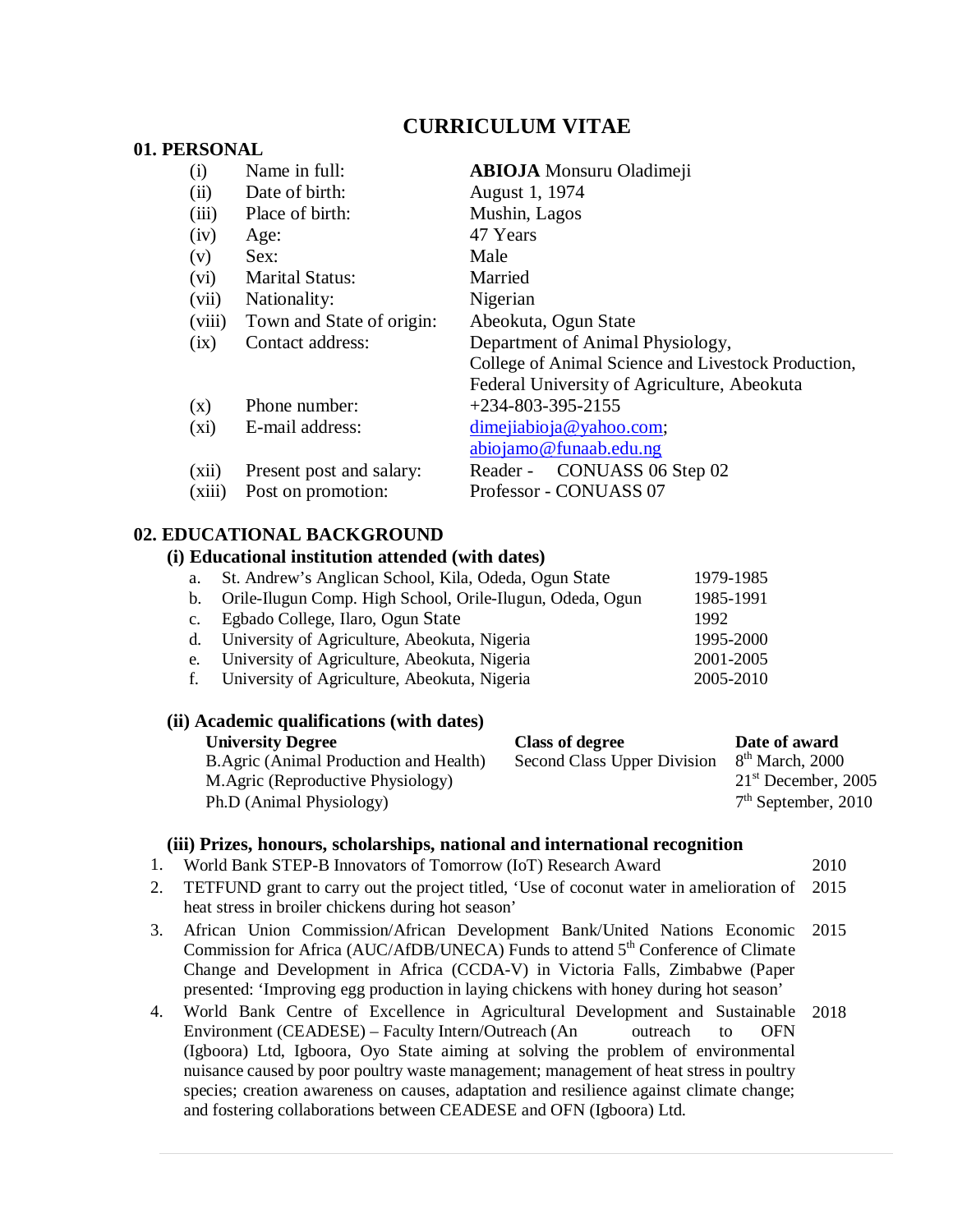# **03. WORK EXPERIENCE**

| $\mathbf{1}$ | Lake Chad Research Institute, Maiduguri, Borno   | <b>Assistance Research</b> | July 2000 - June 2001         |
|--------------|--------------------------------------------------|----------------------------|-------------------------------|
|              | <b>State</b>                                     | Officer                    |                               |
| 2            | The Voice College, Sango-Ota, Ogun State         | Teacher                    | December 2002 - March 2004    |
| 3            | Veritas College, 8 Shitu Street, Ota, Ogun State | Teacher                    | April 2004 - December 2007    |
| 4            | University of Agriculture, Abeokuta, Ogun State  | <b>Assistant Lecturer</b>  | January 2008 - January 2010   |
| 5            | Federal University of Agriculture, Abeokuta,     | Lecturer II                | Jan 2010 - September 2013     |
|              | Ogun State                                       |                            |                               |
| 6            | Federal University of Agriculture, Abeokuta,     | Lecturer I                 | October 2013 - September 2016 |
|              | Ogun State                                       |                            |                               |
| 7            | Federal University of Agriculture, Abeokuta,     | Senior Lecturer            | October 2016 - September 2019 |
|              | Ogun State                                       |                            |                               |

# **University teaching:**

| <b>Session</b> | <b>Course code</b> | <b>Course title</b>                                          | Unit           | No of<br>studen<br>ts | <b>Contact</b><br>hours/<br>week | No of<br>Lecturer |
|----------------|--------------------|--------------------------------------------------------------|----------------|-----------------------|----------------------------------|-------------------|
|                | <b>ANP102</b>      | <b>Introductory Animal Physiology II</b>                     | $\mathbf{2}$   | 1400                  | $\overline{2}$                   | 5                 |
|                | <b>ANP192</b>      | <b>Basic Animal Physiology Practical</b>                     | $\mathbf{1}$   | 1400                  | $\mathbf{1}$                     | 9                 |
|                | <b>ANP201 (P)</b>  | <b>Comparative Anatomy and Physiology</b><br>of Farm Animals | $\overline{2}$ | 1300                  | $\mathbf{1}$                     | 9                 |
| 2015/          | <b>ANP503</b>      | <b>Environmental Physiology</b>                              | $\overline{2}$ | 107                   | $\mathbf{2}$                     | 3                 |
| 2016           | <b>ANP504</b>      | Artificial Insemination                                      | $\overline{2}$ | 107                   | $\overline{2}$                   | 3                 |
|                | <b>AGS597</b>      | Seminar I                                                    | $\mathbf{1}$   | 107                   | $\mathbf{1}$                     | 9                 |
|                | <b>AGS598</b>      | Seminar II                                                   | $\mathbf{1}$   | 107                   | 1                                | 9                 |
|                | <b>AGP599</b>      | Project                                                      | $\overline{4}$ | 107                   | $\overline{4}$                   | 10                |
|                | <b>ANP703</b>      | <b>Environmental Physiology of Farm</b><br>Animals           | $\overline{2}$ | $\overline{4}$        | $\overline{2}$                   | 3                 |
|                | <b>ANP101</b>      | <b>Introductory Animal Physiology I</b>                      | $\sqrt{2}$     | 1400                  | $\sqrt{2}$                       | $\overline{4}$    |
|                | <b>ANP102</b>      | <b>Introductory Animal Physiology II</b>                     | $\overline{2}$ | 1400                  | $\overline{2}$                   | 5                 |
|                | <b>ANP192</b>      | <b>Basic Animal Physiology Practical</b>                     | $\mathbf{1}$   | 1400                  | $\mathbf{1}$                     | 9                 |
|                | <b>ANP201 (P)</b>  | <b>Comparative Anatomy and Physiology</b><br>of Farm Animals | $\overline{2}$ | 1300                  | $\mathbf{1}$                     | 9                 |
|                | <b>ANP501</b>      | <b>Lactation Physiology</b>                                  | $\sqrt{2}$     | 107                   | $\overline{4}$                   | 3                 |
| 2016/          | <b>ANP502</b>      | Reproductive Physiology                                      | $\mathfrak{Z}$ | 500                   | 5                                | $\overline{4}$    |
| 2017           | <b>ANP503</b>      | <b>Environmental Physiology</b>                              | $\overline{2}$ | 107                   | $\overline{2}$                   | $\mathfrak{Z}$    |
|                | <b>ANP504</b>      | Artificial Insemination                                      | $\overline{2}$ | 107                   | $\overline{2}$                   | 3                 |
|                | <b>AGS597</b>      | Seminar I                                                    | $\mathbf{1}$   | 107                   | $\mathbf{1}$                     | 9                 |
|                | <b>AGS598</b>      | Seminar II                                                   | $\mathbf{1}$   | 107                   | $\mathbf{1}$                     | 9                 |
|                | <b>AGP599</b>      | Project                                                      | $\overline{4}$ | 107                   | $\overline{4}$                   | 10                |
|                | <b>ANP703</b>      | <b>Environmental Physiology of Farm</b><br>Animals           | $\overline{2}$ | $\overline{4}$        | $\overline{2}$                   | 3                 |
|                | <b>ANP101</b>      | <b>Introductory Animal Physiology I</b>                      | $\overline{2}$ | 1460                  | $\overline{2}$                   | $\overline{4}$    |
|                | <b>ANP102</b>      | <b>Introductory Animal Physiology II</b>                     | $\overline{2}$ | 1454                  | $\overline{2}$                   | 5                 |
|                | <b>ANP192</b>      | <b>Basic Animal Physiology Practical</b>                     | $\mathbf{1}$   | 1454                  | $\mathbf{1}$                     | $\mathbf{9}$      |
| 2017/          | <b>ANP201 (P)</b>  | <b>Comparative Anatomy and Physiology</b><br>of Farm Animals | $\overline{2}$ | 1200                  | $\mathbf{1}$                     | 9                 |
| 2018           | <b>ANP501</b>      | <b>Lactation Physiology</b>                                  | $\sqrt{2}$     | 107                   | $\overline{4}$                   | $\mathfrak{Z}$    |
|                | <b>ANP502</b>      | Reproductive Physiology                                      | $\mathfrak{Z}$ | 500                   | $\mathfrak s$                    | $\overline{4}$    |
|                | <b>ANP503</b>      | <b>Environmental Physiology</b>                              | $\overline{c}$ | 85                    | $\overline{c}$                   | $\mathfrak{Z}$    |
|                | <b>ANP504</b>      | <b>Artificial Insemination</b>                               | $\overline{2}$ | 85                    | $\overline{2}$                   | $\overline{3}$    |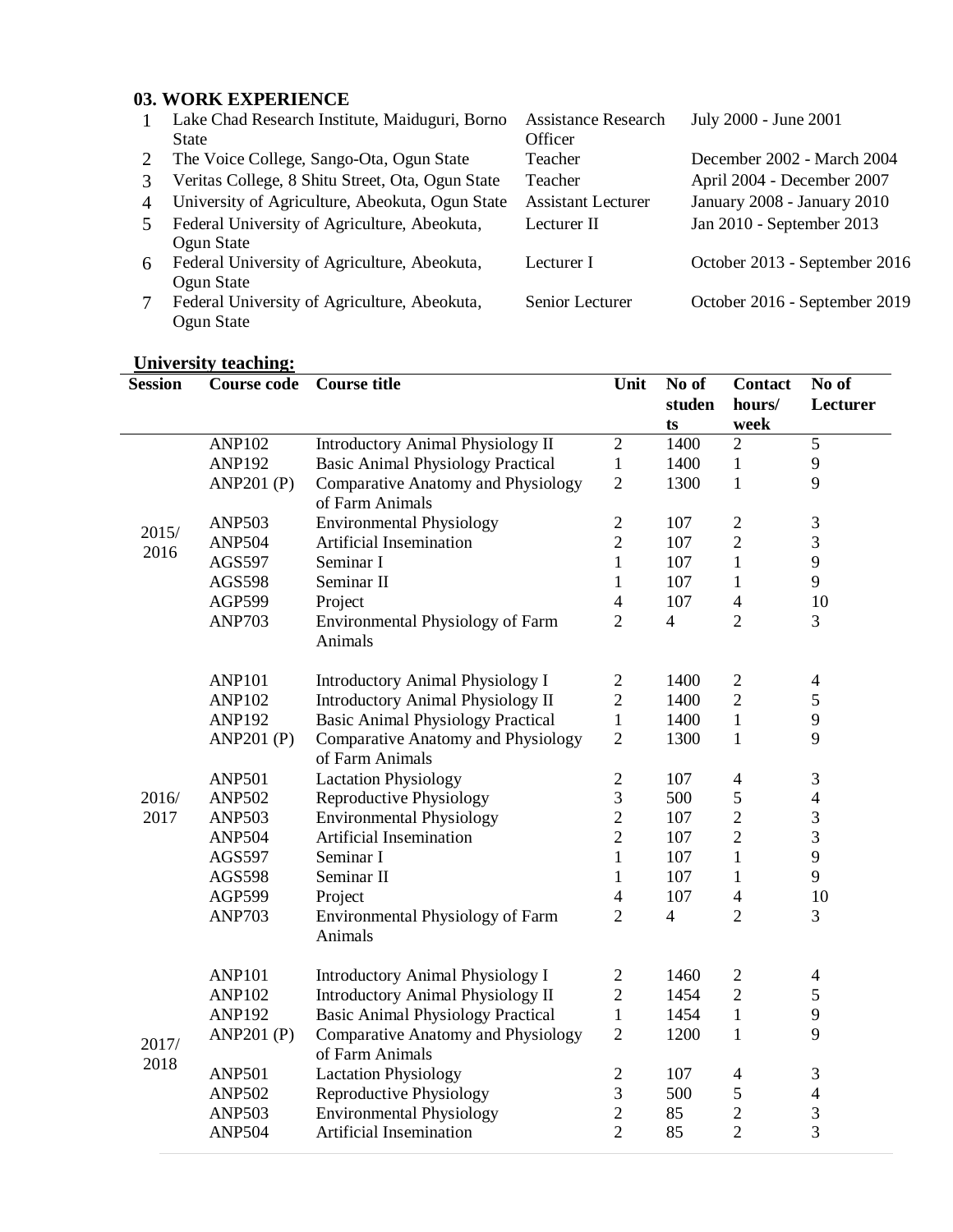|       | <b>AGS597</b> | Seminar I                                                    |                | 85   |                             | 9  |
|-------|---------------|--------------------------------------------------------------|----------------|------|-----------------------------|----|
|       | <b>AGS598</b> | Seminar II                                                   |                | 85   |                             | 9  |
|       | <b>AGP599</b> | Project                                                      | 4              | 85   | 4                           | 10 |
|       | <b>ANP703</b> | <b>Environmental Physiology of Farm</b><br>Animals           | $\overline{c}$ | 7    | 2                           | 3  |
|       | <b>ANP101</b> | <b>Introductory Animal Physiology I</b>                      | 2              | 1400 | 2                           | 5  |
|       | ANP201(P)     | <b>Comparative Anatomy and Physiology</b><br>of Farm Animals | $\overline{2}$ | 1300 |                             | 9  |
|       | <b>ANP501</b> | <b>Lactation Physiology I</b>                                | 2              | 72   | 4                           | 3  |
|       | <b>ANP502</b> | Reproductive Physiology                                      | 3              | 500  | 5                           | 4  |
| 2018/ | <b>ANP503</b> | <b>Environmental Physiology</b>                              |                | 72   | 2                           | 3  |
| 2019  | <b>ANP504</b> | Artificial Insemination                                      | 2              | 72   | 2                           | 3  |
|       | <b>ANP510</b> | <b>Lactation Physiology II</b>                               | 2              | 72   | 4                           | 3  |
|       | <b>ANP511</b> | <b>Genomics</b>                                              | 2              | 72   | $\overline{2}$              | 3  |
|       | <b>AGS597</b> | Seminar I                                                    |                | 72   | 9                           |    |
|       | <b>ANP703</b> | Environmental Physiology of Farm<br>Animals                  | $\mathfrak{D}$ | 7    | $\mathcal{D}_{\mathcal{L}}$ | 3  |

# **04. SPECIAL ASSIGNMENTS/COMMUNITY SERVICE University Assignment**

| $\mathbf{1}$   | Member, Time-Table and Examinations Committee, TIMTEC                                 | January 2008 - January 2014  |
|----------------|---------------------------------------------------------------------------------------|------------------------------|
| 2              | Alternate Chairman (Written Exams), Time-Table and Examinations<br>Committee          | January 2014 - April 2018    |
| 3              | Member, E-Examination Committee                                                       | January 2014 - Till Date     |
| $\overline{4}$ | College Representative, Students' Disciplinary Committee                              | February 2015 - Till Date    |
| 5              | Vice Chairman, Time-Table and Examinations Committee, TIMTEC                          | March 2018 - Till Date       |
|                | (2 terms)                                                                             |                              |
|                | <b>College Assignment</b>                                                             |                              |
| $\mathbf{1}$   | Member, Small Ruminant Management Technical Committee                                 | January 2008 - December 2010 |
| $\mathfrak{2}$ | Member, College Board of College of Animal Science and<br><b>Livestock Production</b> | January 2008 - Till Date     |
| 3              | Member, College Board Committee on Transportation                                     | September 2012 - Till Date   |
| $\overline{4}$ | Member, College Board Committee on Space Allocation                                   | September 2012 - Till Date   |
| 5              | Member, Newly-Reconstituted Small Ruminant Management<br>Technical Committee (SRTEC)  | March 2019 - Till Date       |
| 6              | Member, Newly-Reconstituted Poultry Management Technical<br>Committee (POMTEC)        | March 2019 - Till Date       |
| 7              | Member, Newly-Reconstituted Hatchery Management Technical<br>Committee (HAMTEC)       | March 2019 - Till Date       |
|                | <u>Departmental Assignment</u>                                                        |                              |
| 1.             | Departmental Examination Officer                                                      | 2008-2012                    |
| 2.             | Departmental Part-time Programme Coordinator                                          | 2014-2018                    |
| 3.             | Course Level Adviser, 500 Level                                                       | 2010-2015                    |
| 4.             | Course Level Adviser, 200 Level                                                       | 2015-2018                    |
| 5.             | Course Level Adviser, 300 Level                                                       | 2019-2020                    |
| 6.             | Undergraduate Project Coordinator                                                     | 2012-2015                    |
| 7.             | Post-graduate Project Coordinator                                                     | 2018-2020                    |
|                | <b>Other Assignments</b>                                                              |                              |
| 1.             | Deeper Life Bible Church, Ota (Youth Leader)                                          | 2002-2007                    |

| Deeper Life Bible Church, Ota (Youth Leader) |  |
|----------------------------------------------|--|
|                                              |  |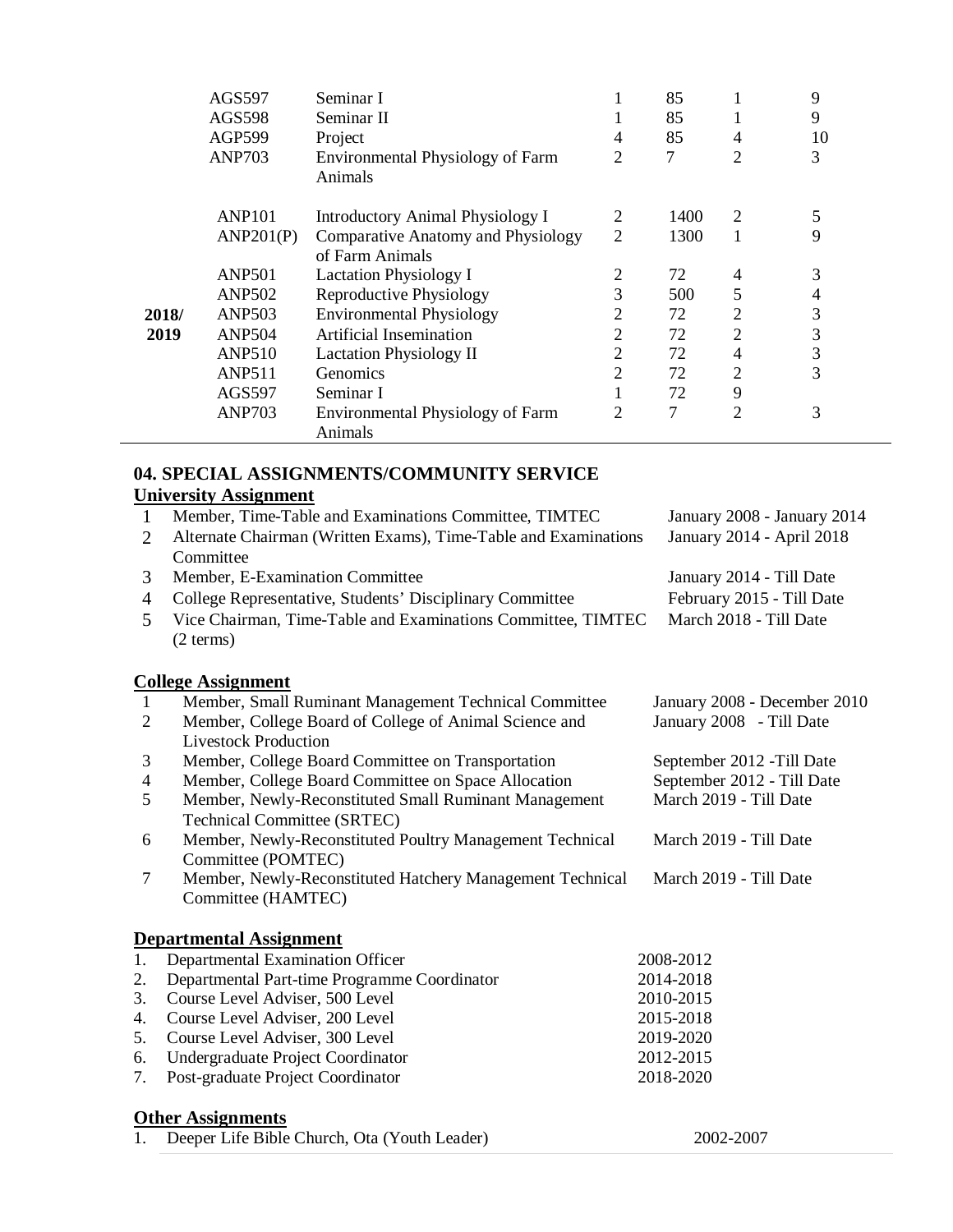| 2.             | Deeper Life Bible Church, Abeokuta (Church Pastor)                                                                                                                                                                                                 | 2008-Till date                   |      |
|----------------|----------------------------------------------------------------------------------------------------------------------------------------------------------------------------------------------------------------------------------------------------|----------------------------------|------|
| 3.             | Joint Admissions and Matriculation Board (JAMB) Invigilator                                                                                                                                                                                        | 2010                             |      |
| 4.             | Joint Admissions and Matriculation Board (JAMB) Centre Coordinator                                                                                                                                                                                 | 2011-2012                        |      |
| 5.             | Adviser, Idea Processing Nigeria (IPNG, FUNAAB)                                                                                                                                                                                                    | 2013-Till date                   |      |
| 6.             | Head of Registration Unit, Deeper Life Bible Church, Abeokuta                                                                                                                                                                                      | 2013-Till Date                   |      |
| 7.             | Member, Fimimona Community Development Area, Aregbe, Abeokuta                                                                                                                                                                                      | 2014-2018                        |      |
| 8.<br>9.       | Member, Christian Marriage Counselling Committee (DLBC)                                                                                                                                                                                            | 2015-Till date<br>2017-Till Date |      |
|                | Reviewer, Tropical Animal Health and Production (TAHP)<br>10. Member, Ifelodun CDA, Unity Road, Gbonagun, Abeokuta                                                                                                                                 | 2018-Till Date                   |      |
|                | 11. Reviewer, Journal of Animal Physiology and Animal Nutrition (JAPAN)                                                                                                                                                                            | 2020-Till Date                   |      |
|                |                                                                                                                                                                                                                                                    |                                  |      |
|                | 05. TRAINING PROGRAMME ATTENDED (WITH DATE)                                                                                                                                                                                                        |                                  |      |
| $\mathbf{1}$   | Training Workshop on Web2.0 tools for Development. A computer-based training on the use of                                                                                                                                                         |                                  | 2010 |
|                | Web2.0 tools for development sponsored by The Technical Centre for Agricultural and Rural<br>Cooperation (CTA) and the University of Agriculture, Abeokuta, Nigeria held at UNAAB<br>between 20 <sup>th</sup> and 24 <sup>th</sup> September, 2010 |                                  |      |
| 2              | Facilitator for RE-Training Workshop on Web2.0 tools for Development. A computer-based                                                                                                                                                             |                                  | 2010 |
|                | training on the use of Web 2.0 tools for development sponsored by The Technical Centre for                                                                                                                                                         |                                  |      |
|                | Agricultural and Rural Cooperation (CTA) and the University of Agriculture, Abeokuta, Nigeria<br>held at UNAAB November, 2010                                                                                                                      |                                  |      |
| 3              | Facilitator for RE-Training Workshop on Web2.0 tools for Development. A computer-based                                                                                                                                                             |                                  | 2010 |
|                | training on the use of Web 2.0 tools for development sponsored by Deeper Christian Life                                                                                                                                                            |                                  |      |
|                | Ministry, Ogun State held at Deeper Life Camp Ground, Sam Ewang Estate, Abiola Way,<br>Abeokuta, Nigeria- December, 2010                                                                                                                           |                                  |      |
| 4              | UNAAB 12 <sup>th</sup> Summer Course on Practical Biotechnology Techniques. A practical-oriented                                                                                                                                                   |                                  | 2010 |
|                | summer course on Basic Biotechnological techniques organized by University of Agriculture,<br>Abeokuta Biotechnology Centre                                                                                                                        |                                  |      |
| 5              | Training Workshop on Statistical Analyses and Data Management organized by Federal<br>University of Agriculture, Abeokuta Conservices Ltd. (FUCONS) at International Scholar<br>Centre, April 10-12, 2013                                          |                                  | 2013 |
| 6              | Training Workshop on Information dissemination (bulk-messaging) organized by e-Publicity<br>Unit of Deeper Life Bible Church, Abeokuta                                                                                                             |                                  | 2013 |
| $\overline{7}$ | Academic Staff Union of Universities (ASUU) Leadership Training Workshop held at ASUU<br>Secretariat, FUNAAB on 28 <sup>th</sup> June, 2017                                                                                                        |                                  | 2017 |
| 8              | Academic Staff Union of Universities (ASUU) Training Workshop on Academic Ethics<br>Freedom held at 1000-Capacity Lecture Theatre, FUNAAB on 28 <sup>th</sup> February, 2020                                                                       |                                  | 2020 |
| 9              | Speaker at the FUNAAB-UFAW Sensitization Workshop on Animal Welfare (themed                                                                                                                                                                        |                                  | 2021 |
|                | Relevance of Animal Welfare to Food Security in Nigeria on February 3, 2021) on the topic:                                                                                                                                                         |                                  |      |
|                | 'Effect of climate change on Animal Welfare'.                                                                                                                                                                                                      |                                  |      |
|                | 06. COMMENDATIONS                                                                                                                                                                                                                                  |                                  |      |
| 1              | Letter of Appreciation, Members of Time-Table and Examinations Committee                                                                                                                                                                           | 2014                             |      |
|                | (TIMTEC)                                                                                                                                                                                                                                           |                                  |      |
| $\overline{2}$ | Commendation Letter as the Alternate Chairman (Written Exams) from the Vice                                                                                                                                                                        | 2016                             |      |
|                | Chancellor for excellent performance during the restructuring of the University Lecture                                                                                                                                                            |                                  |      |
|                | and Examination Time-Tables of 2014/2015 academic session<br>(FUNAAB/R/SP.1460/1/158)                                                                                                                                                              |                                  |      |
| 3              | Letter of commendation as the Alternate Chairman (Written Exams) from the Vice                                                                                                                                                                     | 2018                             |      |
|                | Chancellor for excellent performance 2016/2017 academic session                                                                                                                                                                                    |                                  |      |
|                |                                                                                                                                                                                                                                                    |                                  |      |

# **07. MEMBERSHIP OF PROFESSIONAL BODY**

1. Member, Animal Science Association of Nigeria (ASAN)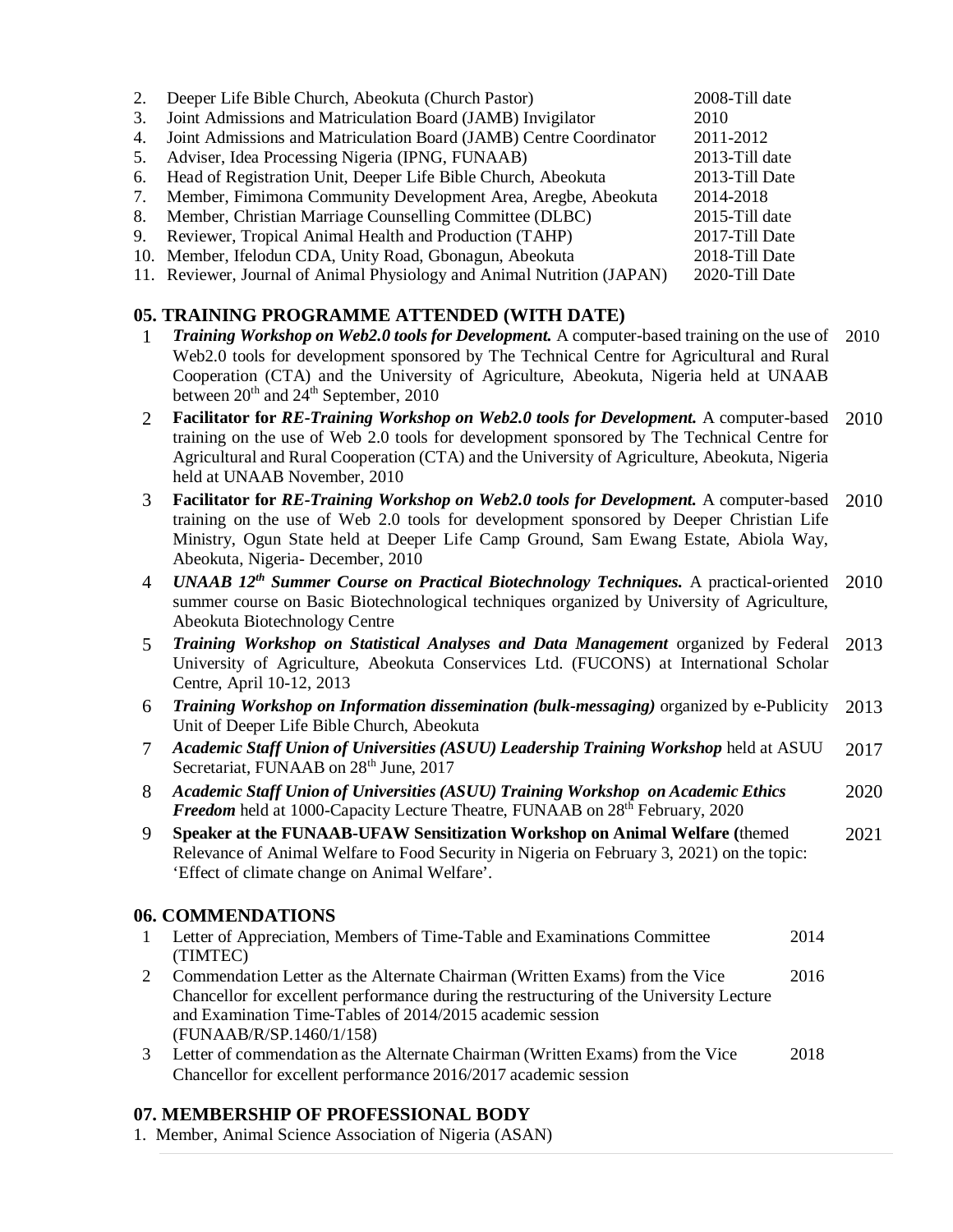- 2. Member, Nigeria Society for Animal Production (NSAP)
- 3. Member, World Poultry science Association (WPSA), Nigeria Branch
- 4. Member, World Poultry science Association (WPSA), UK Branch
- 5. Member, Nigeria Institute of Animal Science (NIAS *RAS0719*)

#### **08. RESEARCH INTEREST OR COMMISSIONED PROJECTS**

#### **Completed Research Projects**

- 1. The use of pawpaw seed as anthelmintics in goats
- 2. Effects of water restriction in WAD and RS goats during hot-dry season
- 3. Effects of temperature and humidity on egg fertility and hatchability of broiler-breeder and layer-breeder flocks in different zones of Nigeria
- 4. Amelioration of detrimental effects of heat stress in broiler chickens offered chilled water and vitamin C
- 5. Responses of broiler chickens to honey in drinking water during hot-dry season
- 6. Heat shock protein (hsp70) concentration and its mRNA expression in Nigerian local and commercial broiler chickens
- 7. Effect of early feed restriction on subsequent thermal tolerance in broilers
- 8. Responses of broiler chickens to coconut water solution during hot-dry season
- 9. Amelioration of stress induced by subcutaneous injection of corticosterone in broilers with honey and lime juice in water

## **Research Projects in Progress**

- 1. Effects of dietary tocopherol on quality and viability of fresh and cryopreserved broiler breeder semen
- 2. Effect of *in-ovo* injection of vitamin E on egg hatchability, chick quality, oxidative stress indicators and pothatch performance of broiler chickens
- 3. Comparative studies of adaptation, egg production, quality and hatchability of three strains of chickens under humid tropical environment

## **Research Projects completed but not yet published**

- 1. Heat shock protein (hsp70) concentration and its mRNA expression in Nigerian Local Chickens (NLC) and commercial broilers
- 2. Amelioration of stress induced by subcutaneous injection of corticosterone in broilers with honey and lime juice in water
- 3. Effects of dietary tocopherol on growth, physiological responses, blood parameters and oxidative status of growing broiler breeder chickens
- 4. Effects of ascorbic acid in drinking water of broiler breeder chickens under humid tropical environment
- 5. Effects of dietary tocopherol on quality and storability of broiler breeder semen

# **09. PUBLICATIONS**

## **Project, Dissertation and Thesis**

- **1. Abioja, M.O. 2000.** Pawpaw seed as a treatment of helminthiasis in village goats. *A First Degree project submitted to the Department of Animal Production & Health, University of Agriculture, Abeokuta, Nigeria.* 32 pages
- **2. Abioja, M.O. 2005.** Physiological response of West African Dwarf and Red Sokoto goats to water restriction in the humid tropics of south-western Nigeria. *M. Agric dissertation submitted to the Department of Animal Breeding & Genetics, University of Agriculture, Abeokuta, Nigeria.* 129 pages
- **3. Abioja, M.O. 2010.** Temperature-humidity effects on egg fertility and evaluation of vitamin C and cold water on broiler growth in hot season. *Ph.D thesis submitted to the Department of Animal Physiology, University of Agriculture, Abeokuta, Nigeria.* 165 pages

## **Journal Articles**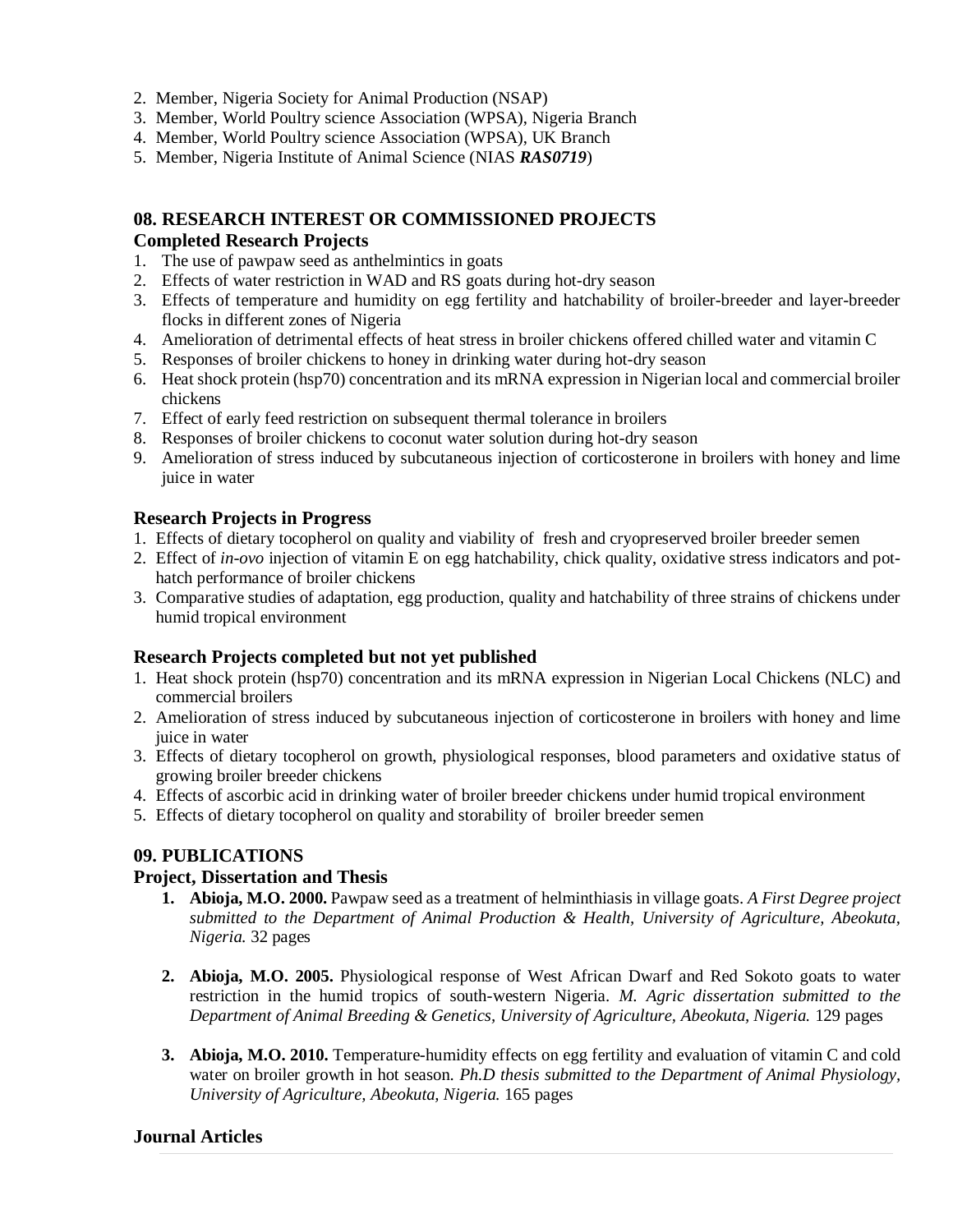- 1 Dipeolu, M.A., Eruvbetine, D. and **Abioja, M.O. 1999**. Potentials of pawpaw (*Carica* papaya) seeds as treatment for nematodiasis in village goats. *The Bioprospector* 1(1): 15-20.
- 2 Abiona, J.A., Osinowo, O.A., Ozoje, M.O., Eruvbetine, D., **Abioja, M.O.** and Abe, O.S. **2007**. Differences in the spermatozoa and ova of two giant African land snails (*Archachatina marginata* and *Achatina achatina*) *Nigerian Journal of Animal Production* **34(2):** 306-315. **Published by Nigeria Society for Animal Production (NSAP). Available online:** <http://www.ajol.info/> index.php/njap **(NIGERIA)**
- 3 **Abioja, M.O.**, Osinowo, O.A., Adebambo, O.A., Bello, N.J. and Abiona, J.A. **2007**. Physiological response of West African Dwarf and Red Sokoto goats to water restriction in the humid tropics of southwestern Nigeria. *Tropical Journal of Animal Science* **10(1-2):** 451-455. **Published by Animal Science Association of Nigeria (ASAN). Available online:** <http://www.ajol.info/> index.php/tjas ISSN 1119- 4308 **(NIGERIA)**
- 4 Abiona, J.A., Osinowo, O.A. and **Abioja, M.O. 2007**. Effect of genital pore penetration on retraction suspension in giant African land snails. *Tropical Journal Animal Science* **10(1-2):** 125-128. **Published by Animal Science Association of Nigeria (ASAN). Available online:**  <http://www.ajol.info/index.php/tjas> ISSN 1119-4308 **(NIGERIA)**
- $5<sup>F</sup>$ **<sup>F</sup> Abioja, M.O.**, Osinowo, O.A., Adebambo, O.A., Bello, N.J. and Abiona, J.A. **2010.** Effect of water restriction in goats during hot-dry season in the humid tropics: feed intake and weight gain. *Archivos de Zootecnia* **59(226):**195-203. **Available online:** <http://www.uco.es/organiza/servicios/publica/> az/php/az.php?idiomaglobal=0&larevista=1&revista=157&codigo=1861&que\_busca=abioja **Published by University of Cordoba, Spain (SPAIN)**
- $6<sup>F</sup>$ **<sup>F</sup> Abioja, M.O.**, Osinowo, O.A., Smith, O.F., Eruvbetine, D. and Abiona, J.A. **2011**. Evaluation of cold water and vitamin C on broiler growth during hot-dry season in south-western Nigeria. *Archivos de Zootecnia* **60(232):** 1095-1103. **Available online:** <http://www.uco.es/organiza/servicios/publica/az/> 6/az.php?idiomaglobal=0&larevista=1&revista=166&codigo=2022&quebusca=abioja **Published by University of Cordoba, Spain (SPAIN)**
- $7<sup>F</sup>$ **<sup>F</sup>** Abiona, J.A., Osinowo, O.A., Eruvbetine, D., **Abioja, M.O.**, Smith, O.F., Daramola, J.O., Ladokun, A.O., James, I.J., Abe, O.S. and Onagbesan, O.M. **2011**. Accessory reproductive organs dimension of two species of giant African land snails *Archachatina marginata* and *Achatina achatina* at three liveweight ranges. *Journal of Agricultural Science* **4(2):**179-186. ISSN1916-9752. DOI:10.5539/jas.v4n2p179. **Available online:** <http://agris.fao.org/agris-search/search/display.do?> f=2012/DJ/DJ201217600176.xml;DJ2012017663 **Published by Canadian Center of Science and Education, Canada. ISSN 1916-9752 (CANADA)**
- **8 Abioja, M.O.,** Osinowo, O.A., Smith, O.F., Eruvbetine, Daisy and Williams, T.J. **2012**. Effects of month of lay on egg fertility in layer-breeder flocks in Jos, Nigeria. *Nigeria Poultry Science Journal* **8:** 70-76. **Published by World's Poultry Science Association- Nigeria Branch. Available online:** <http://wpsanb.com/the-journal/> **(NIGERIA)**
- $\mathbf{q}$  F **<sup>F</sup> Abioja, M.O.**, Ogundimu, K.B., Akibo, T.E., Odutola, K.E., Ajiboye, O.O., Abiona, J.A., Williams, T.J., Oke, O.E. and Osinowo, O.A. **2012**. Growth, mineral deposition and physiological responses of broiler chickens offered honey in drinking water during hot-dry season. *International Journal of Zoology* 4:1-6. **Published by Hindawi Publishing Corporation, Egypy. Available online:**  <https://www.hindawi.com/journals/ijz/2012/403502/.> **(EGYPT).**
- 10 **<sup>F</sup>** Abiona, J.A., Adio, B.R., Osinowo, O.A. and **Abioja, M.O. 2013.** Effects of method and length of storage on some internal and external egg quality of giant African land snail (*Archachatina marginata*). *Archivos de Zootecnia* **62(240):** 599-602 **Available online:** <http://www.uco.es/> organiza/servicios/publica/az/php/img/web/31\_12\_06\_132667NOTAEffectsAbiona.pdf. **Published by University of Cordoba, Spain (SPAIN)**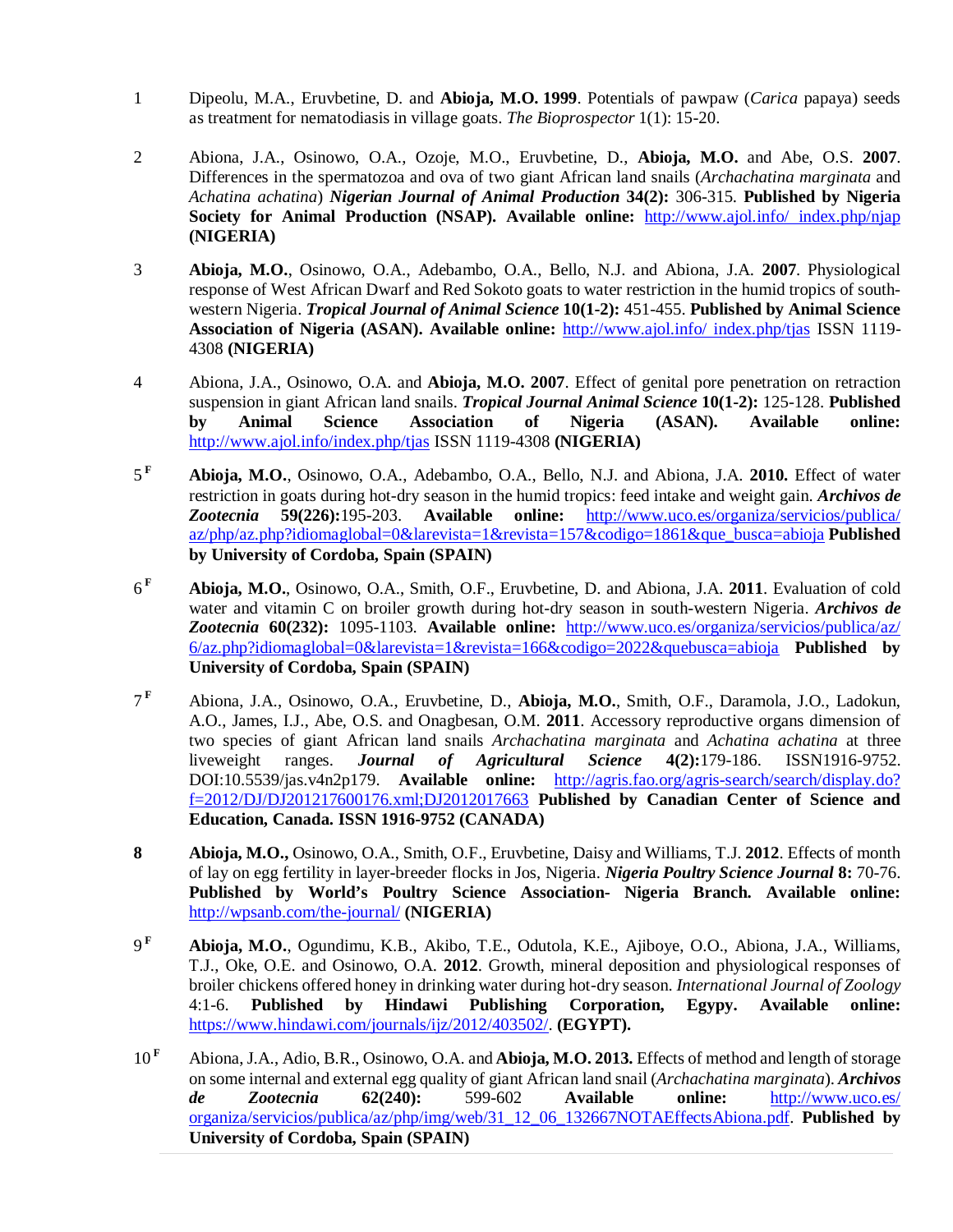- 11 Abiona, J.A., Sokoya, Y.F., Osinowo, O.A., Ladokun, A.O., **Abioja, M.O.** and Onagbesan, O.M. **2012.**  Effect of egg weight on hatching weight and incubation period in giant African land snail (*Archachatina marginata*). *Nigerian Journal of Animal Science* **14:** 181-187. **Published by Animal Science Association of Nigeria (ASAN). Available online:** <http://www.ajol.info/index.php/njas> ISSN 1119- 4308**(NIGERIA)**
- 12 **Abioja, M.O.,** Osinowo, O.A., Smith, O.F. and Eruvbetine, Daisy **2013**. Physiological and haematological responses of broiler chickens offered cold water and vitamin C during hot-dry season. *Nigerian Journal of Animal Production* **40(1):** 24-36. **Published by Nigerian Society for Animal**  Production (NSAP). Available online: <http://www.ajol.info/index.php/njap;> http://www.inasp. info/ajol. ISBN 0331-2064 **(NIGERIA)**
- $13<sup>F</sup>$ **<sup>F</sup>** Oso, O.A., Oke, O.E., **Abioja, M.O.**, Abiona, J.A., Agbodo, G.A. and Adebowale, T.O. **2013**. Growth and physiological response of local turkey (*Meleagris gallopavo*) offered dietary vitamin C. *The Pacific Journal of Science and Technology* **14(2):** 441-447. **Published by Akamai University, Hilo, Hawai. Available online:** <http://www.akamaiuniversity.us/PJST.htm> **(USA)**
- 14 Abiona, J.A., Akinwande, O.A., Olabode, B.T., **Abioja, M.O.,** Ejilude, O., Ajayi, O.L., Daramola, J.O., Ladokun, A.O., Osinowo, O.A. and Onagbesan, O.M. **2013.** Effect of feed type on growth, spermatozoa production and gonadosomatic index in giant African land snail (*Archachatina marginata*). *Journal of Agricultural Science and Environment* **13(1):** 1-9. **Published by Federal University of Agriculture, Abeokuta (FUNAAB). Available online:** <http://www.funaab.edu.> ng/journal **(NIGERIA)**
- 15 Daramola, J.O., **Abioja, M.O.,** Sodipe, O.G., Sorongbe, T.A., Ochefu, J., Sobowale, A.A., Onayemi, O. and Oke, O.E. **2013**. Comparative effects of egg yolks from different viability of refrigerated spermatozoa of West African Dwarf bucks. *Journal of Agricultural Science and Environment* **13(1):** 24-31. **Published by Federal University of Agriculture, Abeokuta Available online:** <http://www.funaab.edu.ng/journal> ISSN: 2006-750X **(NIGERIA)**
- 16 Sodipe, O.G., Sowande, O.S., Bello, R.A., Odebiyi, C.O. and **Abioja, M.O. 2014.** Seasonal variation in physiological and haematological indices of West African Dwarf goats. *Nigerian Journal of Animal Science* **16(1):** 28-38. **Published by Animal Science Association of Nigeria (ASAN). Available online:** <http://www.ajol.info/index.php/njas> ISSN1119-4308 **(NIGERIA)**
- $17<sup>F</sup>$ **<sup>F</sup> Abioja, M.O.,** Sodipe, O.G., Abiona, J.A., Oladipo, K.A., Kasali, O.D., Akerele, Z., Ola, A., Oke, H., Ogundele, O. and Osinowo, O.A. **2014**. Thermotolerance acquisition in broiler chickens through early feed restriction: Response to acute heat stress. *Pertanika Journal of Tropical Agricultural Science* **37(3):** 311-319. **Published by University of Putra, Malaysia. Available online:** <http://www.perta> nika.upm.edu.my/Pertanika%20PAPERS/JTAS%20Vol.%2037%20(3)%20Aug.%202014/03%20JTAS %200510-2013.pdf **(MALAYSIA)**
- $18<sup>F</sup>$ **<sup>F</sup> Abioja, M.O.,** Osinowo, O.A., Abiona, J.A. and Sodipe, O.G. **2014**. Water balance and some blood parameters in water-restricted goats during hot-dry season. *Slovak Journal of Animal Science* **47(3):** 149-156. **Published by Animal Production Research Centre, Nitra, Slovak Republic. Available online:** [http://www.cvzv.sk/slju/14\\_3/SJAS%203-2014%20komplet.pdf](http://www.cvzv.sk/slju/14_3/SJAS%203-2014%20komplet.pdf) **(SLOVAK REPUBLIC)**
- $19<sup>F</sup>$ **<sup>F</sup>** Obanla, L.O., Oke, O.E., Onagbesan, O.M., Williams, T.J., **Abioja, M.O.,** Daramola, J.O. and Abiona, J.A. **2014.** Nutrient utilization during incubation and post-hatch juvenile growth of Nigerian indigenous chicken and two exotic strains of chicken under Nigerian conditions. *Archivos de Zootecnia* **63(242):** 251-258. **Available online:** <http://www.uco.es/organiza/servicios/publica/az/php> /img/web/19\_12\_27\_032827NutrientOnbala.pdf **Published by University of Cordoba, Spain (SPAIN)**
- 20 Daramola, J.O., Sorongbe, T.A., Onagbesan, O.M., Jegede, A.V., Ladokun, A.O., Abiona, J.A., **Abioja, M.O.** and Ochefu, J. **2014**. Effect of fruit juice on spermatozoa viability and lipid peroxidation of Red Sokoto bucks during liquid storage. *Nigerian Journal of Animal Production* **41(1):** 16-27. **Published**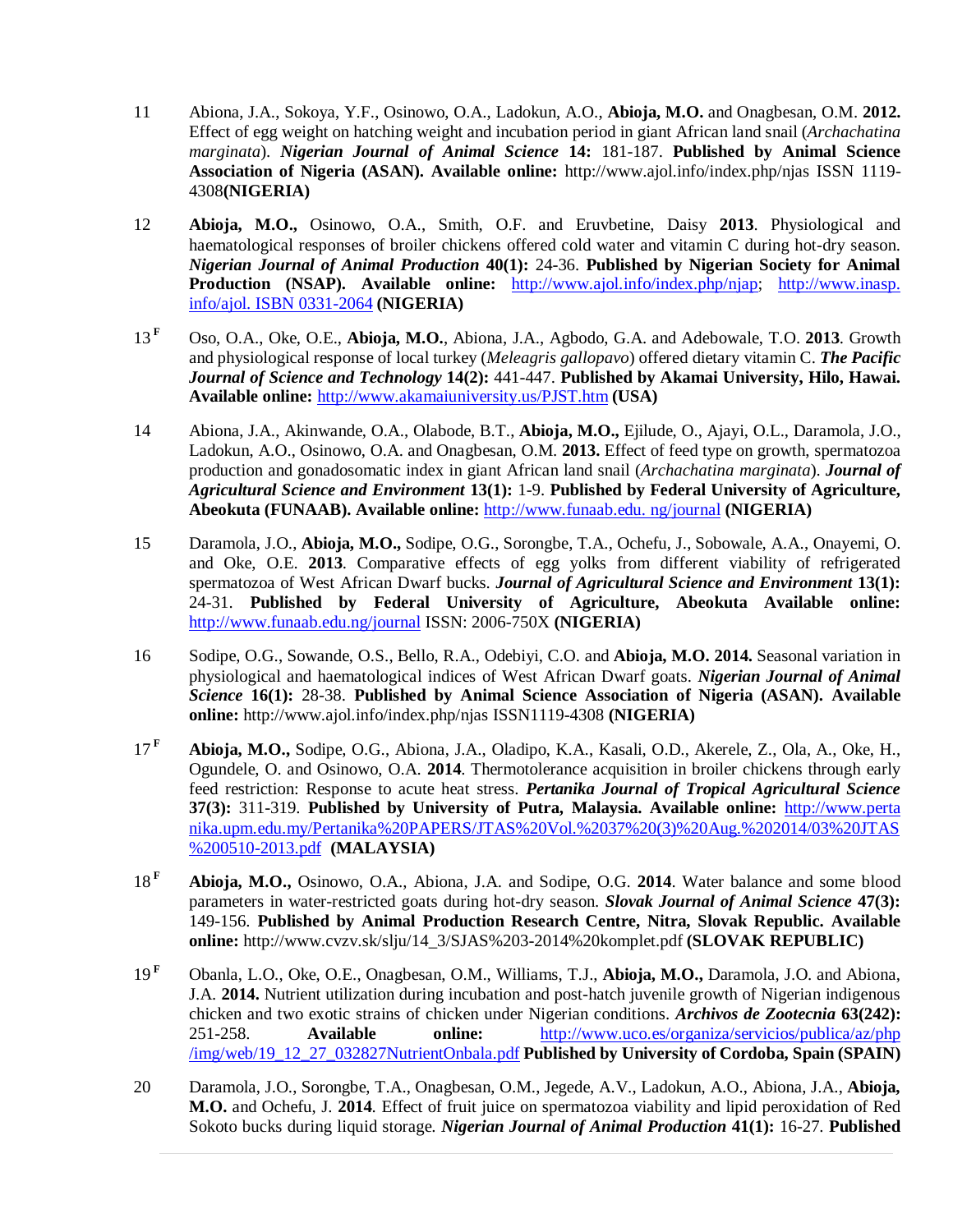**by Nigerian Society for Animal Production (NSAP). Available online:** <http://www.ajol.info/index.php/njap;><http://www.inasp.info/ajol>ISBN 0331-2064 **(NIGERIA)**

- 21 Sorongbe, T.A., Daramola, J.O., Onagbesan, O.M., Jegede, A.V., Ladokun, A.O., Abiona, J.A., **Abioja, M.O.,** Ochefu, J., Sodipe, O.G. and Ajiboye, O.O. **2014.** Protective effects of fruit juice on spermatozoa viability of West African Dwarf bucks during liquid storage. *Journal of Applied Agricultural Research* **6(1):** 171-180. **Published by Agricultural Research Council of Nigeria (ARCN). Available online:** [www.jaar.ng.org](http://www.jaar.ng.org) **(NIGERIA)**
- 22 Williams, T.J., James, I.J., Adekoya, D.A., Abdulafeet, M.R., Onabegun, L.O., Jinadu, S.O., Falade, Y.O., Adewumi, O.O., **Abioja, M.O.,** and Osinowo, O.A. **2014.** Milk yield of West African Dwarf sheep as affected by udder stimulation, stage of lactation and parity. *Nigerian Journal of Animal Production*  **41(2)**: 61-70. **Published by Nigerian Society for Animal Production (NSAP). Available online:** <http://www.ajol.info/index.php/njap;>http:// [www.inasp.info/ajol.](http://www.inasp.info/ajol.) ISBN 0331-2064 **(NIGERIA)**
- $23^{\mathrm{F}}$ **<sup>F</sup>** Olukomaiya, O.O., Adeyemi, O.A., Sogunle, O.M., **Abioja, M.O.,** and Iwuchukwu, P.O. **2014.** Effects of feed restriction and ascorbic acid supplementation on serum biochemical composition of Marshall broiler chickens. *International Journal of Agronomy and Agricultural Research* **4(6):** 22-26.**Published by Internal Network for Natural Sciences, Bangladesh. Available online:**  <http://www.innspub.net/wp-content/uploads/2014/06/IJAAR-V4No6-p22-26.pdf> **(BANGLADESHI)**
- 24 **F** Sodipe, O.G., Sowande, O.S., **Abioja, M.O.,** Adeleye, O.O., Akintayo, H. and Adebowale, R.A. **2014.**  Haematological and physiological parameters of West African Dwarf goats as influenced by coat variation and sex. *Bulletin of Animal Health and Production in Africa* **62(4):** 305-314. **Published by African Union-Interafrican Bureau for Animal Resources (AU-IBAR). Available online:**  <http://www.ajol.info/index.php/bahpa/article/view/131757> **(KENYA)**
- $25^{\mathrm{F}}$ **<sup>F</sup>** Olukomaiya, O.O., Adeyemi, O.A., Sogunle, O.M., **Abioja, M.O.** and Ogunsola, I.A. **2015**. Effect of feed restriction and ascorbic acid supplementation on growth performance, rectal temperature and respiratory rate of broiler chicken. *Journal of Animal and Plant Sciences* **25(1):** 65-71. **Published by Pakistan Agricultural Scientists Forum (PAS FORUM). Available online:** [www.thejaps.org.pk/Volume/2015/25-01/index.php;](http://www.thejaps.org.pk/Volume/2015/25-01/index.php;) <http://www.thejaps.> org.pk/docs/v-25-01/10.pdf **(PAKISTAN)**
- $26^{\mathrm{F}}$ **<sup>F</sup>** Oke, O.E., Adejuyigbe, A.E., Idowu, O.P., Sogunle, O.M., Ladokun, A.O., Oso, A.O., **Abioja, M.O.**, Abiona, J.A., Daramola, J.O., Whetto, M., Jacobs, E.B., Williams, T.J. and Njoku, C.P. **2015.** Effects of housing systems on reproductive and physiological response of guinea fowl (*Numida meleagris*). *Journal of Applied Animal Science* **8(1):** 47-55. Published **by Faculty of Veterinary Science, Mahidol University, Thailand. Available online:** <http://www.vs.mahidol.ac.th/jaas/Files/Vol8no1> /JAAS1%288%29%2715%20RS%20Oke.pdf. **(THAILAND)**
- $27^{\mathrm{F}}$ **<sup>F</sup>** Olukomaiya, O.O., Adeyemi, O.A., Sogunle, O.M., **Abioja, M.O.,** Oyebade, A.O. and Iwuchukwu, P.O. **2015**. Effects of feed restriction and ascorbic acid supplementation on carcass characteristics, breast meat cholesterol and triglycerides of Marshall broiler chickens. *ARPN Journal of Agricultural and Biological Science* **10(1)**: 12-15. **Published by Asian Research Publishing Network (ARPN). Available online:** [http://www.arpnjournals.com/jabs/research\\_papers/rp\\_2015/jabs\\_0115\\_701.pdf](http://www.arpnjournals.com/jabs/research_papers/rp_2015/jabs_0115_701.pdf) ISSN 1990-6145. **(PAKISTAN)**
- $28 F$ **<sup>F</sup>** Olukomaiya, O.O., Adeyemi, O.A., Sogunle, O.M., **Abioja, M.O.,** Iwuchukwu, P.O. and Emuyeyan, U.P. **2015.** Effects of feed restriction and ascorbic acid supplementation on haematological parameters of Marshall broiler chickens. *Indian Journal of Innovations and Developments* **3(2):** 18-22. **Published by** *Indian Society for Education and Environment (iSee)***. Available online:** <http://ijid.informaticspublishing.com/index.php/ijid/article/download/54367> /43101 ISSN: 2277-5390 **(INDIA)**
- 29 **Abioja, M.O.,** Abiona, J.A., Sodipe, O.G., Adeleye, O.O., Akibo, T.E., Daramola, J.O., Oke, O.E.,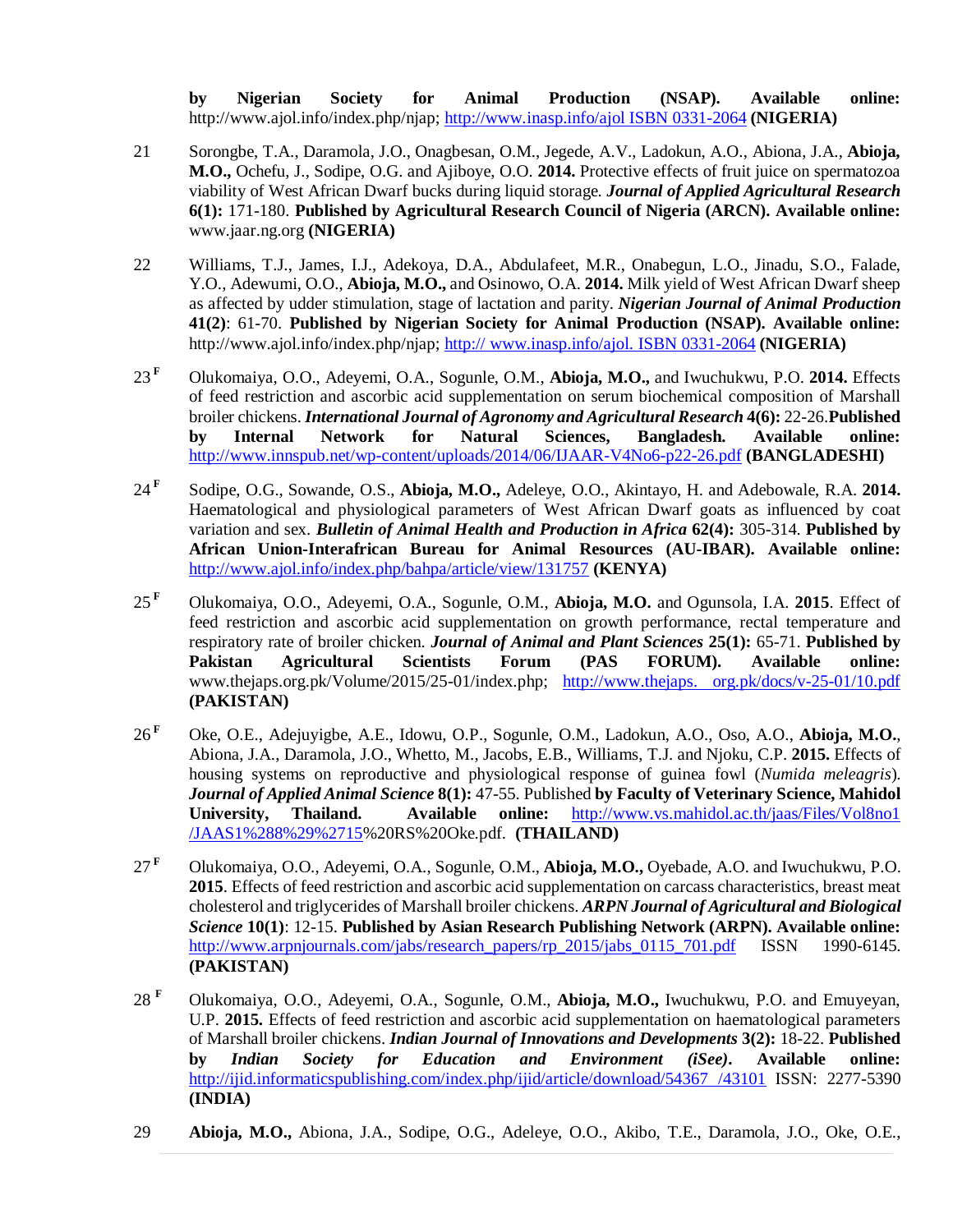Williams, T.J., Oguntuase, O.M., Oladapo, O.I., Okanlawon, O.R., Mudasiru, A.O., Siyanbola, A.Y., Ogunduyi, B.O., Soyiga, B.M., James, I.J. and Osinowo, O.A. **2015.** Effect of coconut water on rectal temperature and blood glucose in broilers subjected to acute heat and transportation stress. *Nigerian Journal of Animal Science* **17(2):** 141-147. **Published by Animal Science Association of Nigeria (ASAN). Available online:** <http://www.ajol.info/index.php/njas>ISSN 1119-4308 **(NIGERIA)**

- 30 **<sup>F</sup>** Adejinmi, O.O., Williams, T.J., Odetola, O.M., Okwelum, N., **Abioja, M.O.** and Ojezele, G. **2015**. Growth, performance and carcass yield of broilers fed standard and low protein feeds with inclusion of dietary crude testosterone. *Journal of Agricultural Science* **7(9):** 138-143. ISSN1916-9752. DOI:10.5539/jas.v4n2p179. **Available online:** <http://www.ccsenet.org/journal/index.php/jas/> article/view/47312/27862 **Published by Canadian Center of Science and Education, Canada. ISSN 1916-9752 (CANADA)**
- 31 Williams, T.J., Olumoko, O.A., Balogun, B.O., Ala, A.A., Aina, A., **Abioja, M.O.,** Oke, O.E. and Osinowo, O.A. **2015**. Effect of coat colour and wattle on physiological profile and performance of West African Dwarf goats. *Nigerian Journal of Animal Science* **17(2):** 154-161.**Published by Animal Science Association of Nigeria (ASAN). Available online:** <http://www.ajol.info>/index.php/njas ISSN 1119-4308 **(NIGERIA)**
- 32 Daramola, J.O., Adeloye, A.A., Yousuf, M.B., Olatunde, A.O., Oke, O.E., **Abioja, M.O.** and Adenaike, O. **2015.** Changes in blood and physio-clinical indices of West African Dwarf goats during road transport. *Nigerian Journal of Animal Production* **42(2):** 14-20. **Published by Nigerian Society for Animal Production. Available online:** <http://www.ajol.info/index.php/njap;> <http://www.inasp.info/ajol.>ISBN 0331-2064 **(NIGERIA)**
- 33 **Abioja, M.O.,** Abiona, J.A., Williams, T.J., Smith, O.F., James, I.J., Oke, O.E., Daramola, J.O. and Osinowo, O.A. **2015.** Egg fertility and hatchability in Avians broiler-breeder hens under humid tropical conditions. *Nigerian Journal of Animal Production* **42:** 21-27. **Published by Nigerian Society for Animal Production (NSAP). Available online:** <http://www.ajol.info/index.php/njap;> <http://www.inasp.info/ajol.> ISBN0331-2064 **(NIGERIA)**
- $34$ <sup>F</sup> **<sup>F</sup>** Daramola, J.O., Adekunle, E.O., Onagbesan, O.M., Oke, O.E., Ladokun, A.O., Abiona, J.A. and **Abioja, M.O.,** Oyewusi, I.K., Isah, O.A., Sogunle, O.M. and Adeleke, M.A. **2016.** Protective effects of fruitjuices on sperm viability of West African Dwarf goat bucks during cryopreservation. *Animal Reproduction* **13(1):** 7-13. **Published by Brazilian College of Animal Reproduction. Available online:** <http://www.cbra.org.br/pages/publicacoes/animalreproduction/issues/download/v13/v13n1/> pag07-13%20(AR726).pdf (**BRAZIL)**
- $35 F$ **<sup>F</sup> Abioja, M.O.,** Adekunle, M.O., Abiona, J.A., Sodipe, O.G. and Jegede, A.V. **2016.** Laying performance, survival rate, egg quality and shell characteristics in laying chickens offered honey in drinking water during hot season. *Agricultura Tropica et Subtropica* **49(1&2):** 12-19. **Published by Faculty of Tropical AgriSciences, Kamýcká 129, 165 21 Praha-Suchdol, Czech Republic. Available online:**  <https://content.sciendo.com/view/journals/ats/49/1-4/article-p12.xml> **(CZECH REPUBLIC)**
- 36 Abiona, J.A., Ogunsola, O.A., Daramola, J.O., Ajayi, O.L., Ladokun, A.O., **Abioja, M.O.,** Williams, T.J., Oke, O.E., Osinowo, O.A. and Onagbesan, O.M. **2016**. Effect of *Mucuna pruriens* on ovotestis histology of giant African land snails (*Archachatina marginata*). *Nigerian Journal of Animal Science* **18(1):** 25-31. **Published by Animal Science Association of Nigeria (ASAN). Available online:**  <http://www.ajol.info/index.php/njas>ISSN 1119-4308 **(NIGERIA)**
- 37 Abiona, J.A., Ojo, O., Daramola, J.O., Ladokun, A. O., **Abioja, M.O.**, James, I.J., Osinowo, O.A., and Onagbesan, O.M. **2016.** Effect of *Mucuna pruriens* on the reproductive tract of giant African land snail (*Archachatina marginata*). *Nigerian Journal of Animal Science* **18 (2):** 315-321. **Published by Animal Science Association of Nigeria (ASAN). Available online:** <http://www.ajol.info/index.php/njas>ISSN 1119-4308 **(NIGERIA)**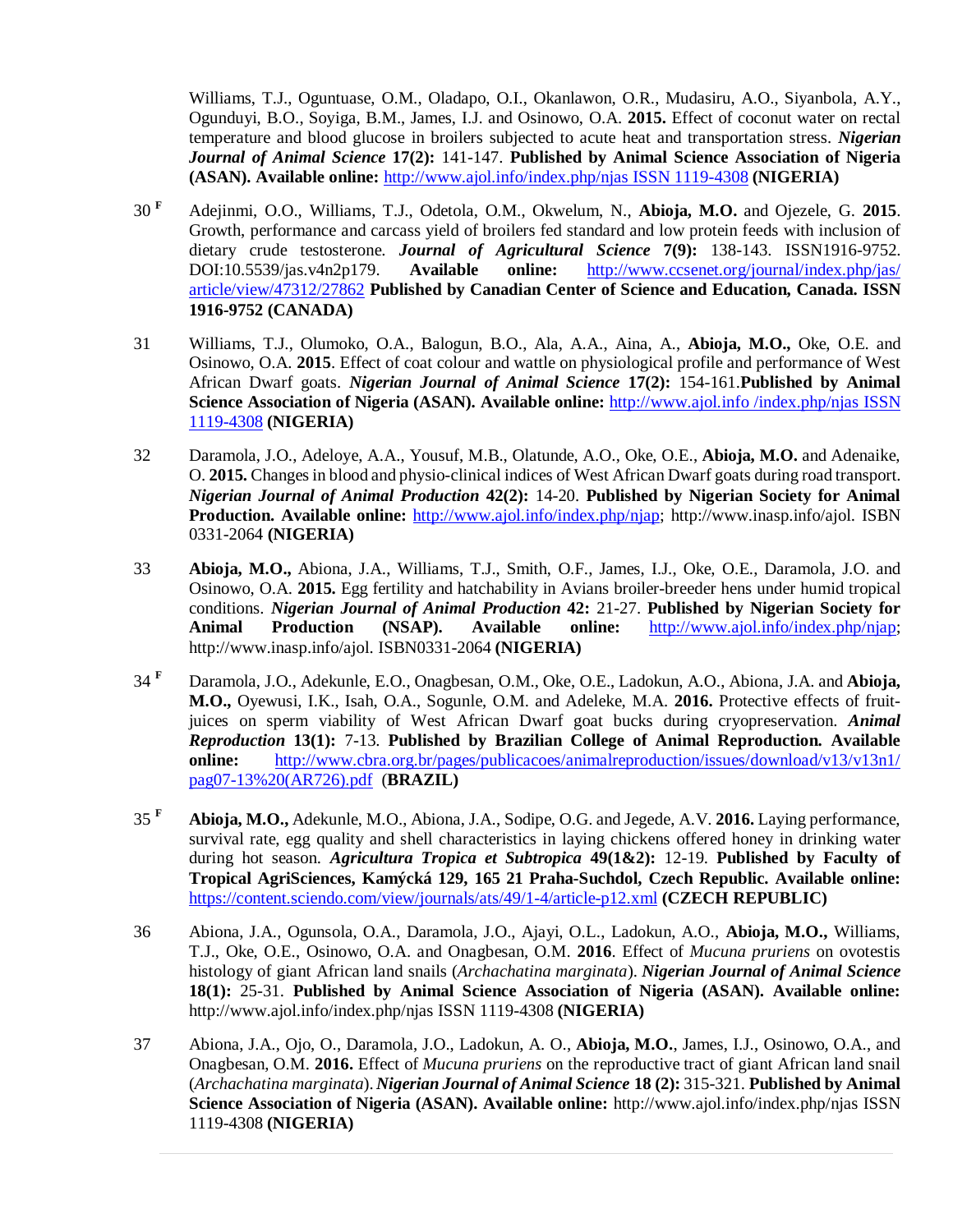- $38 F$ **<sup>F</sup> Abioja, M.O.,** Iyanda, O.A., Akinjute, O.F., Williams, T.J., James, I.J. and Daramola, J.O. **2016.**  Comparison of infrared, electronic digital and mercury-in-glass thermometers: 2. Red Sokoto goats. *Bulletin of Animal Health and Production in Africa* **64(3):** 299-306. **Published by African Union-Interafrican Bureau for Animal Resources (AU-IBAR). Available online:**  <http://www.ajol.info/index.php/bahpa/article/view/131757> **(KENYA)**
- $39<sup>F</sup>$ **<sup>F</sup>** Oke, O.E., Sorungbe, F.O., **Abioja, M.O.,** Oyetunji, O. and Onabajo, A.O. **2016.** Effect of different levels of honey on physiological, growth and carcass traits of broiler chickens during dry season. *Acta Agriculturae Slovenica* **108(1):** 45-53. **Published by the Department of Animal Science of the Biotechnical Faculty of the University of Ljubljana, Slovenia. Available online:**  <http://ojs.aas.bf.uni-lj.si/index.php/AAS/article/view/117/0> **(SLOVENIA)**
- 40 **<sup>F</sup>** Daramola, J.O., Onanuga, O.D., **Abioja, M.O.,** Adeleke, M.A., Olowofeso, O., Oke, O.E., Adekunle, E.O., Sorongbe, T.A. and Iyanda, O.A. **2016.** Effects of Avocado seed extract in different Tris-extenders on sperm and oxidative stress indices of vitrified goat spermatozoa. *Journal of Agricultural Sciences* **61(4):** 359-374. **Published by the Faculty of Agriculture, University of Belgrade, Serbia. Available online:** <http://joas.agrif.bg.ac.rs/archive/> article/464 **(SERBIA)**
- 41 **Abioja, M.O.,** Sodipe, O.G., Abiona, J.A., Adeleye, O.O., Oke, O.E., Ladokun A.O., Daramola, J.O., Williams, T.J. and Osinowo, O.A. **2016.** Thermotolerance acquisition in broiler chickens through early feed restriction: Response to road transportation. *Nigerian Poultry Science Journal* 12: 77-83. **Published by World's Poultry Science Association- Nigeria Branch. (NIGERIA)**
- $42 F$ **<sup>F</sup>** Ajadi, T.O., **Abioja M.O.,** Ndehedehe, M. and Smith, O.F. **2017.** Hormonal, biochemical and histological changes during gestation in rabbit does synchronized with prostaglandin F2 alpha. *Clinical Theriogenology* 9(1):25-28. **Available online:** <https://www.therio.org>/page/TherioJournal **Published by Society for Theriogenology (USA)**
- $43^{\mathrm{F}}$ **<sup>F</sup>** Adekunle, M.O., **Abioja, M. O.,** Abiona, J. A., Jegede, A.V. and Sodipe, O.G. **2017.** Rectal temperature, heart rate, packed cell volume and differential white blood cell count of laying pullets to honey supplemented water during hot–dry season. *Slovak Journal of Animal Science* 50(1): 15-20. **Published by National Agricultural and Food Centre- Research Institute for Animal Production, Nitra, Slovakia. Available online:** <http://www.> cvzv.sk/slju/17\_1/3\_Adekunle.pdf **(SLOVAKIA)**
- $44$ <sup>F</sup> **<sup>F</sup>** Oke, O.E., Emeshili, U.K., Iyasere, O.S., **Abioja, M.O.**, Daramola, J.O., Ladokun, A.O., Abiona, J.A., Williams, T.J., Rahman, S.A., Rotimi, S.O., Balogun, S.I. and Adejuyigbe, A.E. **2017**. Physiological responses and performance of broiler chickens offered olive leaf extract under a hot humid tropical climate. *Journal of Applied Poultry Research* 26(3): 376-382. **Published by Poultry Science Association- World's Poultry Science Association- USA. Available online:**  <https://academic.oup.com/japr/article/26/3/376/3610986>
- $45 F$ **<sup>F</sup> Abioja, M.O.,** Akinjute, O.F., Iyanda, O.A., Williams, T.J., James, I.J. and Daramola, J.O. **2017.**  Comparison of infrared, electronic digital and mercury-in-glass thermometers: 2.West African Dwarf goats. *Bulletin of Animal Health and Production in Africa* 65(4): 657-663. **Published by African Union-Interafrican Bureau for Animal Resources (AU-IBAR). Available online:** <https://www.ajol.info/index.php/bahpa/article/view/167678>. **(KENYA).**
- 46 \* Sodipe, O.G., Ajayi, O.A., **Abioja, M.O.** and Osinowo, O.A. **2017.** Evaluation of soil moisture and species difference on sperm and ova count of the giant African land snails in different season. FUOYE Journal of Pure and Applied Sciences 2(1): 111-115. **Published by Federal University, Oye-Ekiti. Available online:** [www.fuoye.edu.ng](http://www.fuoye.edu.ng) **(NIGERIA)**
- $47 F$ **<sup>F</sup>** Adekunle, E.O., Daramola, J.O., Sowande, O.S., Abiona, J.A. and **Abioja, M.O. 2018.** Effects of apple and orange juices on viability of refrigerated goat semen. *Journal of Agricultural Sciences* 63(1): 53-65.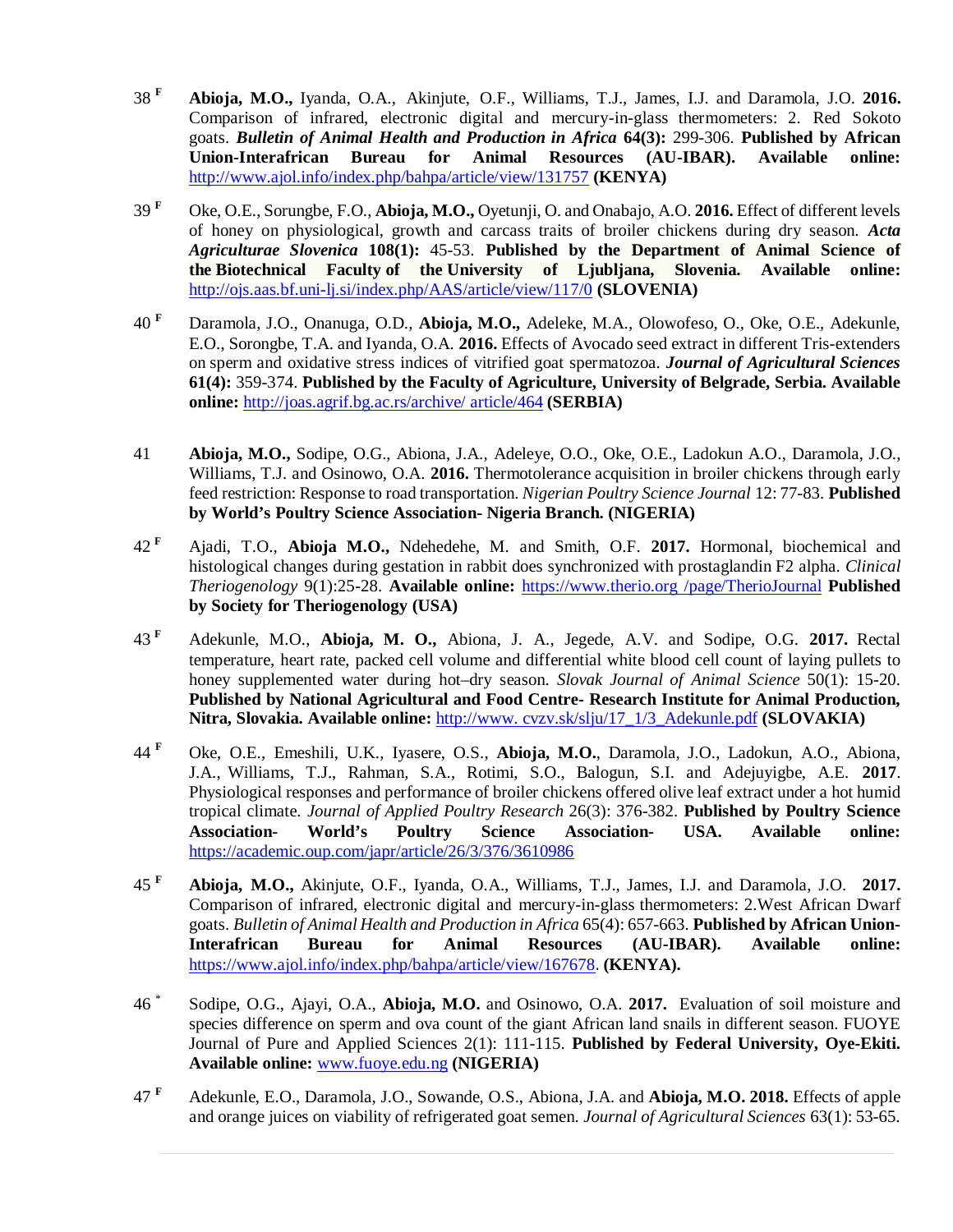**Published by Faculty of Agriculture, University of Belgrade, Serbia. Available online:** <http://joas.agrif.bg.ac.rs/archive/article/508.> **(SERBIA)**

- 48 **F** Imade, O.V., Erinfolami, W.A., Ajadi, R.A., **Abioja, M.O.,** Rahman, S.A., Smith, O.F. and Gazal, O.S. **2018**. Effects of *Lepidium sativum* supplementation of growth and gonadotropins secretion in ovariectomized, estrogen-implanted rabbits. *Asian Pacific Journal of Reproduction* 7(4): 123-128. **Published by Hainan Medical University, China. Available online:** <http://www.apjr.> net/article.asp?issn=2305-0500;year=2018;volume=7;issue=4;spage=155;epage=160;aulast=Imade. **(CHINA).**
- $49 F$ **<sup>F</sup>** Abiona, J.A., Olaoye, T.G., **Abioja, M.O.,** Onagbesan, O.M. **2018.** Effect of zinc oxide on liveweight, reproductive organ dimensions and spermatozoa production of *Archachatina marginata* during dry season. *Agriculturae Tropica et Subtropica* 51(4): 121-124. **Published by Faculty of Tropical AgriSciences, Kamýcká 129, 165 21 Praha-Suchdol, Czech Republic. Available online:** <https://content.sciendo.com/abstract/journals/ats/51/4/article-p147.xml.>**(CZECH REPUBLIC).**
- 50 **<sup>F</sup>** Sodipe, O.G., **Abioja, M.O.**, Adeleye, O.O., Dehinbo, T.O., Olubunmi, O.M. and Sowande, O.S. **2018**. Haematological and serum biochemical responses of West African Dwarf bucks to daily drenching with *Aframomum melegueta* seed extract. *Bulletin of Animal Health and Production in Africa* 66(4): 717-726. **Published by African Union-Inter-african Bureau for Animal Resources (AU-IBAR). Available online:** <https://www.ajol.info/index.php/bahpa> /article/view/. **(KENYA).**
- $51$ <sup>F</sup> **<sup>F</sup>** Abiona, J.A., **Abioja, M.O.,** Fabinu, O. O., Ehimiyein, A.O., Ladokun, A.O., Olapeju, Y.A., Sodipe, O.G., Oke, O.E. and Onagbesan, O.M. **2018**. Effect of *Moringa oleifera* on live weight and reproductive tract dimension of giant African land snail (*Archachatina marginata*). *Archiva Zootechnica* 21(2): 81- 90. **Published by National Research Development Institute for Animal Biology and Nutrition (IBNA Balotesti), Romania. Available online:** <https://www.ibna.ro/en/> <http://www.ibna.ro/arhiva/AZ->21-2/AZ%2021-2-(81-91)-Abiona.pdf **(ROMANIA)**
- $52$ <sup>F</sup> **<sup>F</sup> Abioja, M.O.,** Balogun, S. I., Akinjute, O.F. and Iyanda, O.A. **2019.** Comparison of Infrared and electronic digital thermometry in growing broilers. *Archivos de Zootecnia* 68(262): 168-175. **Published by University of Cordoba, Spain. Available online:** <https://www.uco.es/ucopress/az/> index.php/az/article/view/4133/2474. **(SPAIN)**
- $53$ <sup>\*F</sup> **\*F Abioja, M.O.,** Akinjute, O.F., Balogun, S.I., Oguntimehin, M.S. and Oluwasola, T.O. **2019.** Effect of honey on haematology, plasma biochemistry and liver enzymes in broiler chickens administered dietary corticosterone. Journal of Stress Physiology and Biochemistry 15(3): 5-13. **Published by Siberian Institute of Plant Stress Physiology. Available online:** [www.jspr.ru](http://www.jspr.ru) **(SIBERIA)**
- 54 **\*** Williams, T.J., Ozoje, M.O., Okwelum, N., Adewumi, O.O.O., Iyasere, O.S., **Abioja, M.O.**, Opeloyeru, O.K. and Awotedu, O.O. **2019.** Milk yield in West African dwarf goats as influenced by coat colour, liveweight, week of lactation and udder circumference. *Nigerian Journal of Animal Production* **46(3):**  325-332. **Published by Nigerian Society for Animal Production (NSAP). Available online:**  <http://www.ajol.info/index.php/njap;><http://www.inasp.>info/ajol. ISBN 0331-2064 **(NIGERIA)**
- $55^*$ **\* Abioja, M.O.,** Abiona, J.A., Adekunle, M.O. and Sodipe, O.G. **2019**. Honey administration in laying pullets during hot-dry season does not alter lipids and vitamin A content of eggs**.** *Nigerian Journal of Animal Production* **46(5):** 46-54. **Published by Nigerian Society for Animal Production (NSAP). Available online:** <http://www.ajol.info/index.php/njap;> <http://www.inasp.> info/ajol. ISBN 0331-2064 **(NIGERIA)**
- 56 $*$ **\* Abioja, M.O.,** Abiona, J.A., Akinjute, O.F., Tomori, A.A., Abdul, A.A., Adebodun, M.A., Olowu, B.N., Oyebowale, H.D., Fagbemi, O.I., Oloruntola, T.R., Olaniyan, O.I. and Akomolafe, O.O. **2019**. Effect of dosage of vitamin E on physiological and blood parameters in growing *Arbor acres* pullets under humid tropical conditions. *Nigerian Journal of Animal Production* **46(5):** 55-61. **Published by Nigerian**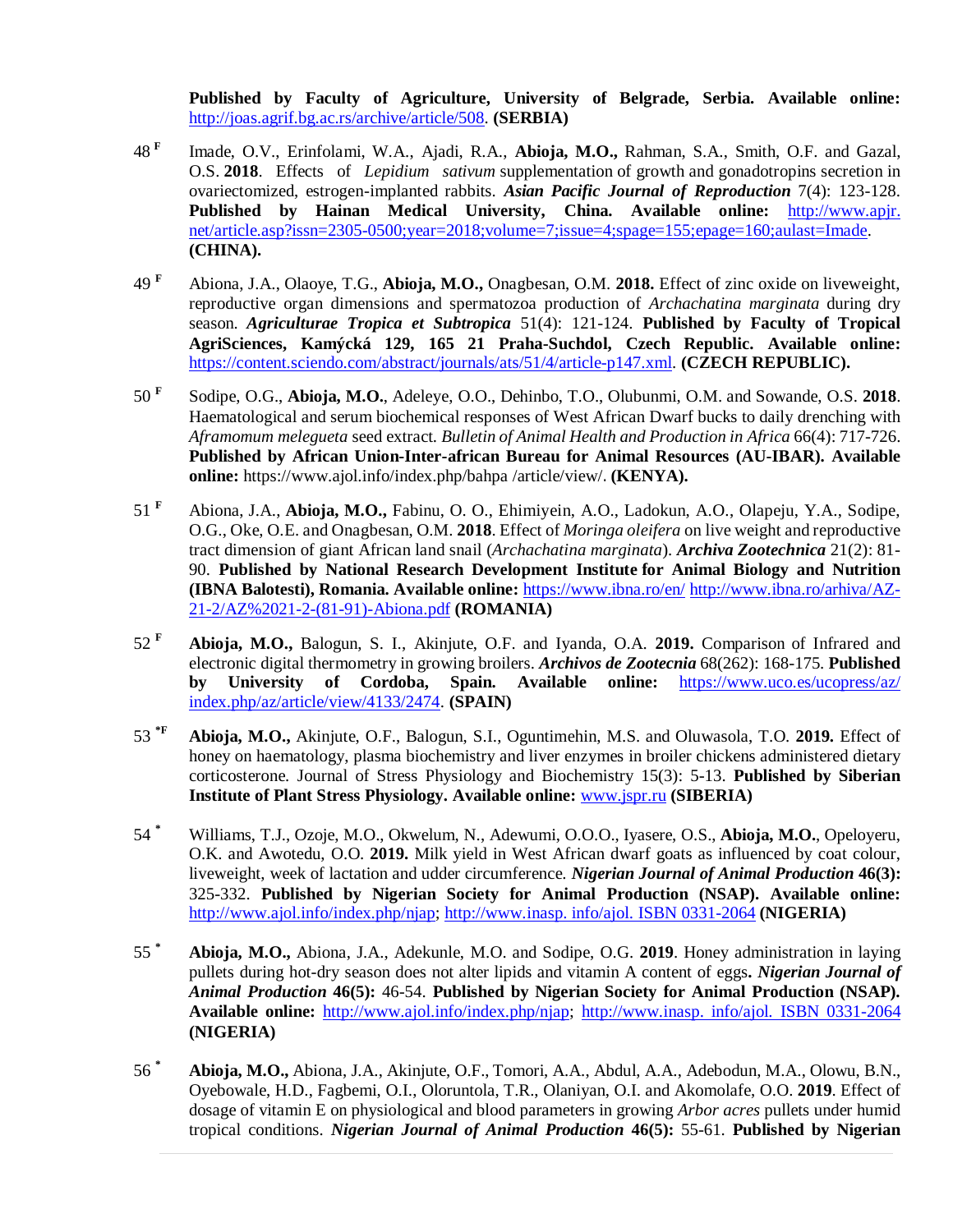**Society for Animal Production (NSAP). Available online:** <http://www.ajol.info/index.> php/njap; <http://www.inasp.> info/ajol. ISBN 0331-2064 **(NIGERIA)**

- 57 **\*** Abiona, J.A., Adeeye, O.M., **Abioja, M.O.,** Aina, C.K., Ayo-Ajasa, O.Y. and Onagbesan, O.M. **2019**. Effects of aestivation duration on testosterone, haemolymph biochemical parameters and reproductive tract dimensions and weight of giant African land snails (*Archachatina marginata*) during dry season. *Journal of Agricultural Science and Environment* **19(1&2):** 17-28. **Published by Federal University of Agriculture, Abeokuta Available online:** <http://www.funaab.edu.ng/journal> ISSN: 2006-750X **(NIGERIA)**
- 58 **\* Abioja, M.O.,** Williams, T.J., Abiona, J.A. and Iyasere, O.S. **2020**. Seasonal variations in egg fertility and hatchability in layer-breeder hens under two climatic conditions. *African Journal of Agriculture, Technology and Environment* 9(1): 73-85. **Published by River State University of Science and Technology (RSUST). Available online:** <http://ajate.agricuniport.com/> **(NIGERIA)**
- 59 \*F **\*F Abioja, M.O**., Omotara, O.P., Iyasere, O.S., Abiona, J.A., Egbeyale, L.T. and Akinjute, O.F. **2020.** Comparative study of adaptation in three chicken genotypes under humid tropical conditions of Nigeria. *Journal of Animal Physiology and Animal Nutrition* 104(5): 1401-1409. **Published by European Society of Veterinary and Comparative Nutrition (ESVCN) and the American Academy of Veterinary Nutrition. Available online:** <https://onlinelibrary.wiley.com/doi/abs/10.1111/jpn.13381> **(UNITED KINGDOM)**
- 60 \* **Abioja, M.O.,** Abiona, T.J., Akinjute, O.F., Agboola, O.O., Ilesanmi, O.M., Taiwo, A.A. and Adeyeoluwa, M.A. **2020.** Effects of honey and floor type on physiological responses, haematology, plasma biochemistry and carcass yield in broiler chickens under tropical conditions. *African Journal of Agriculture, Technology and Environment* 9(2): xx-xxx. **Published by River State University of Science and Technology (RSUST). Available online:** <http://ajate.agricuniport.com/> **(NIGERIA)**
- 61 **\*F** Abiona, J.A., Durosinmi, F.A., **Abioja, M.O.,** Ayo-Ajasa, O.Y. and Onagbesan, O.M. **2020**. Effect of shell injury on haemocyte concentration and shell regrowth in giant African land snails (*Archachatina marginata*). *Polish Journal of Natural Sciences* 35(4): 471-479. **Published by the University of Warmia and Mazury in Olsztyn (Poland). Available online: (POLAND)**
- 62 **\*** Omotara, O.P., **Abioja, M.O**., Iyasere, O.S. and Egbeyale, L.T. **2020.** Comparison of egg production, quality and hatchability in three chicken genotypes under humid tropical conditions of Nigeria. *Journal of Agricultural Research and Development* 19: 38-52. **Published by Faculty of Agriculture, University of Ilorin, Ilorin. (NIGERIA)**
- 63 **\*F Abioja, M.O.,** Akinjute, O.F., Abiona, J.A. and Ojoawo, H.T. **2020**. Effect of storage duration on hatching time, spread of hatch, chick quality and organ development in FUNAAB-alpha chickens. *Tropical Agriculture* 97(3): 164-172. **Published by Faculty of University of the West Indies. Available online: (TRINIDAD AND TOBAGO, WEST INDIES)**
- $64$ <sup>\*F</sup> **\*F** Abiona, J.A., **Abioja, M.O**., Ayo-Ajasa, O.Y., Oyesanwem, M.T., Ihongbe, R.A., Mshelbwala, F.M., Oke, O.E. and Onabesan, O.M. **2021.** Effect of common salt (NaCl) on reproductive tract dimension, haemolymph haemocyte count and biochemical parameters of giant African land snails (*A. marginata*) during dry season. *Aquaculture Reports* 20: 100695. **Published by. (USA)**
- $65~^{*F}$ **\*F Abioja, M.O.,** Abiona, J.A., Akinjute, O.F. and Ojoawo, H.T. **2021.** Effect of storage duration on egg quality, embryo mortality and hatchability in FUNAAB-alpha chickens. *Journal of Animal Physiology and Animal Nutrition* 105(x): xx-xxx. **Published by European Society of Veterinary and Comparative Nutrition (ESVCN) and the American Academy of Veterinary Nutrition. Available online:** <https://onlinelibrary.wiley.com/doi/>**(UNITED KINGDOM)**
- $66*F$ **\*F Abioja, M.O.,** Apuu, S.T., Daramola, J.O., Wheto, M. and Akinjute, O.F. **2021.** Semen quality and sperm characteristics in broiler breeder cockerels fed vitamin E during hot season. *Acta Scientiarum-Animal Sciences* X: xx-xxx. **Published by Universidade Estadual de Maringá. Available online:**  <https://periodicos.uem.br/ojs/acta>**(BRAZIL)**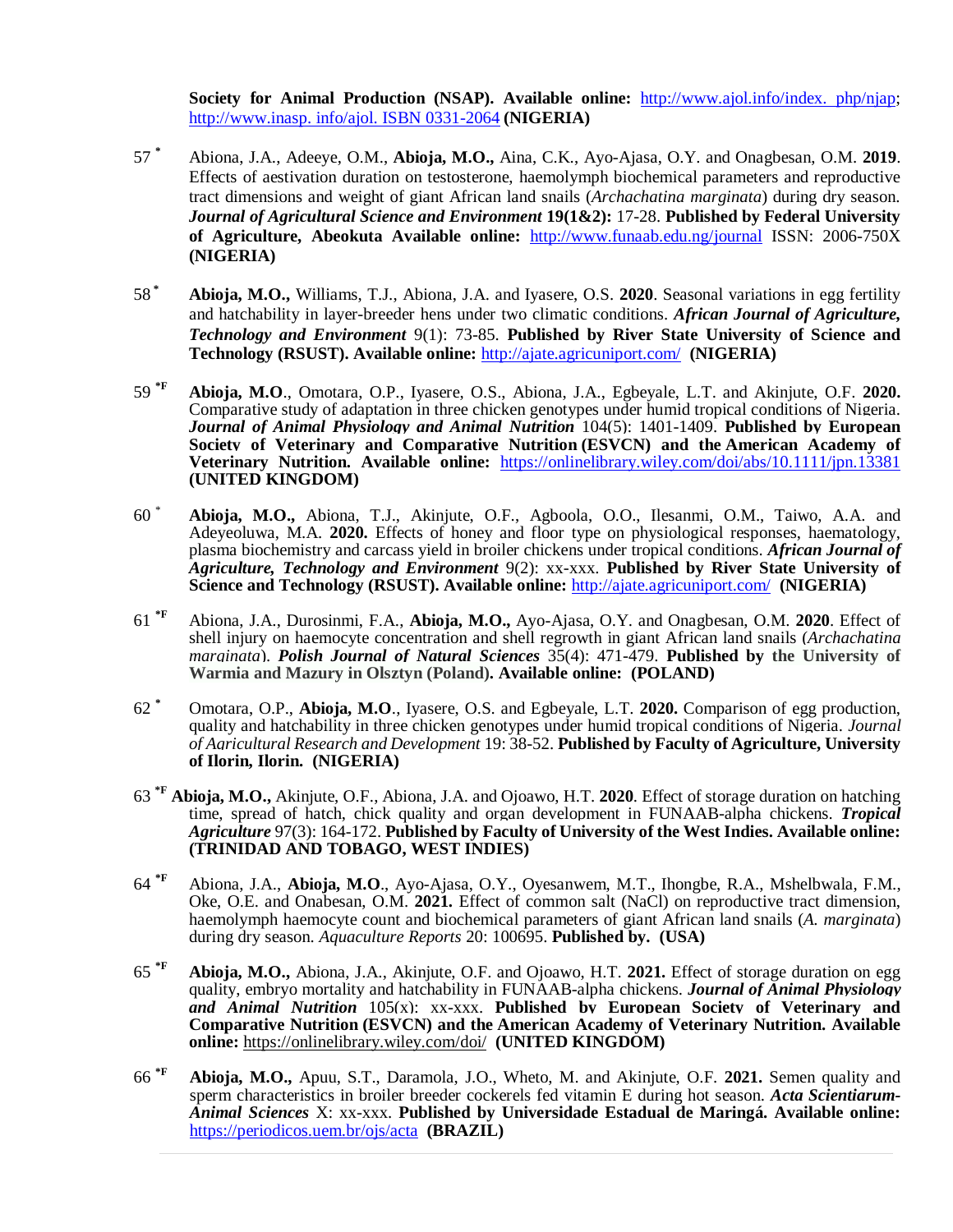#### **Publications submitted for review**

Majekodunmi, B.C., **Abioja, M.O. 2021.** Evaluation of sweet citrus peel supplement in water on performance and ileal microbial count of broiler chickens in a hot humid environment. *Tropical Animal Health and Production*

**Abioja, M.O.,** Akinjute, O.F. and Abiona, J.A. **2021.** Physiological and blood parameters in growing *Arbor acres* cockerels fed vitamin E under humid tropical conditions. *Tropical Animal Production Investigation*

**Abioja, M.O.,** Akinjute, O.F., Abiona, J.A., Ogoolorun, Z.O., Ogunniran, L.G., Fabiyi, F.P. and Abioja, W.O. **2021.** Diurnal variations in body temperature of broiler chickens offered water with or without honey under humid tropical conditions. *Acta Scientiarum- Animal Sciences*

**Abioja, M.O.**, Johnson, T.G. and Mahrose, K.M. **2021.** Environmental heat stress in rabbit: implications and ameliorations. *Environmental Science and Pollution Research*

Daramola, J.O., **Abioja, M.O. 2021.** Impact of Global Climate Change: The unique resilience of the West African Dwarf goat. *Small Ruminant Research*

Mahrose, K.M., **Abioja, M.O. 2021.** Feeding times and rates could alleviate the environmental heat burden in summer season in growing New Zealand White rabbits.

#### **Edited Conference Proceedings**

- 67 **Abioja, M.O.**, Osinowo, O.A. and Abiona, J.A. **2008**. Effect of water restriction in goats during hotdry season in the humid tropics: haematological response and water balance. *Proceeding of 13th Annual Conference of Animal Science Association of Nigeria (ASAN) held at Ahmadu Bello University, Zaria, Nigeria September 15-19, 2008.* Pp 165-169.
- 68 **Abioja, M.O.**, Osinowo, O.A. and Abiona, J.A. **2009***.* Feed intake and weight gain in goats subjected to water restriction during hot-dry season in the humid to water tropics. *Proceeding of 34th Annual Conference of Nigerian Society for Animal Production (NSAP) held at Faculty of Agriculture, University of Uyo, Uyo, Nigeria. March 15-18, 2009.* Pp 487-489.
- 69 Abiona, J.A., Osinowo, O.A., Ozoje, M.O., Eruvbetine, D. and **Abioja, M.O. 2009**. Morphometric differences in the accessory reproductive organs of two species of giant African land snails (*Archachatina* marginata) at three liveweight ranges. *Proceeding of 34th Annual Conference of Nigerian Society for Animal Production (NSAP) held at Faculty of Agriculture, University of Uyo, Uyo, Nigeria March 15-18, 2009.* Pp 649-651.
- 70 **Abioja, M.O.**, Osinowo, O.A., Smith, O.F., Eruvbetine, D. and Abiona, J. A. **2010***.*Effects of cold water and vitamin C on rectal temperature and respiratory rate of broiler chickens during hot-dry season in the south-western Nigeria. *Proceeding of 15th Annual Conference of Animal Science Association of Nigeria (ASAN) held at University of Uyo, Uyo, Nigeria September 13-16, 2010.* Pp 194-196.
- 71 **Abioja, M.O.,** Williams, T.J., Osinowo, O.A., Smith, O.F. and Eruvbetine Daisy, D. **2011.** Seasonal variations in egg fertility and hatchability in flocks of broiler-breeder hens in Sapele, Nigeria. *Proceeding of 1 st Africa International Poultry Summit (AIPS) held at University of Agriculture, Abeokuta, Nigeria on February 20-24, 2011.* Pp72-76.
- 72 Abiona, J. A., Omire, O., Osinowo, O. A. and **Abioja, M. O. 2011.** Effect of Vertebrate hormone on growth, shell parameters and egg laying in giant African land snail (*Archachatina marginata*). Paper presented at *36th Proceedings of the Nigerian Society for Animal Production Abuja, March 13– 16 2011*. Adeniji,A. A., Olatunji, E. A. and Gana, E. S. (Eds.)Pp. 106-108.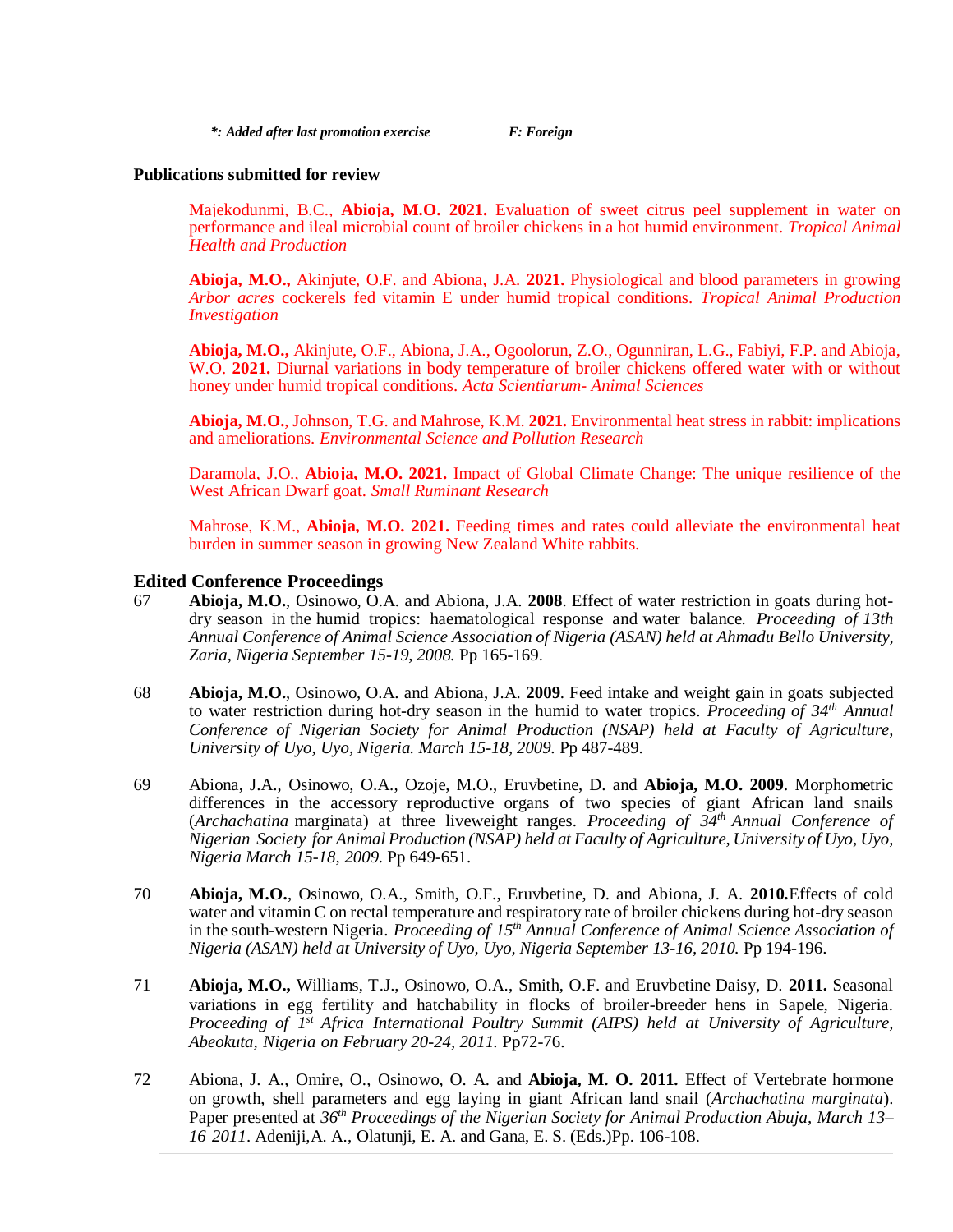- 73 Daramola, J. O., Ochefu, J., **Abioja, M. O.**, Ladokun, A. O. and Abiona, J. A. **2011.** Sperm motility of West African Dwarf buck semen chilled with tris-egg yolk extender at different temperatures and dilution ratios. *Proceeding of 16 th Annual Conference of Animal Science Association of Nigeria (ASAN) held at Kogi State University, Anyigba, Nigeria September 12-15, 2011.* Pp 167-169.
- 74 Abiona, J. A., Sokoya, Y. F., Osinowo, O. A. and **Abioja, M. O. 2012.** Effect of egg weight on hatching weight and incubation period in giant African land snail (*Archachatina marginata*). *Proceedings of the 1 st International Conference on Giant African Land Snails held at the University of Agriculture, Abeokuta February12–15, 2012.* Ola, S. I., Dedeke, G. A. and Fafiolu, A. O. (Eds.) Pp. 95-97.
- 75 Abiona, J.A., Akinwande, O. A., Olabode, B. T., Ejilude, M. O., Ajayi, O. L., **Abioja, M. O.,** Osinowo, O.A. and Onagbesan, O.M.**2012.** Effect of feed type on spermatozoa production in giant African land snail (*Archachatina marginata*). *Proceedings of the 1 st International Conference on Giant African Land Snails held at the University of Agriculture, Abeokuta February12–15, 2012.* Ola, S. I., Dedeke, G. A. and Fafiolu, A. O. (Eds.) Pp. 98-101.
- 76 **Abioja, M. O.,** Ogundimu, K. B., Akibo, T., Odutola, K., Abiona, J. A. and Ajiboye, O. O. **2012.** Growth and physiological responses of broilers offered honey during hot-dry season. *British Poultry Abstract* 8(1):48-49.
- 77 **Abioja, M. O.,** Ogundimu, K. B., Akibo, T. E., Odutola, K. E., Ajiboye, O. O., Abiona, J. A. and Osinowo, O. A. **2012.** Responses of broiler chickens to honey in drinking water during hot-dry season. *World Poultry Science Association (Togo Branch) International Seminar 22-24 May, 2012, Universitede Lomé, Lomé, Togo.*p30-35.
- 78 Onagbesan, O. M., Iyasere, O. S., **Abioja, M. O.**, Sobayo, R. A., Oyekunle, M. A., Olanite, J. A.,Bolaji, S. and Egbeyale, L. T. **2012.** Effects of free-range production system on pullet egg quality and consumers' welfare. *World Poultry Science Association (Togo Branch) International Seminar 22- 24 May, 2012, Universite de Lomé, Lomé, Togo.*p16-19.
- 79 Abiona, J. A., Oke, O. E., Akinduti, P. A., **Abioja, M. O.** and Onagbesan, O. M. **2012.** Haemagglutination potential of layers raised on three rearing methods using natural agglutins from giant African land snails (*Archachatina marginata*).*World Poultry Science Association (Togo Branch) International Seminar 22-24 May, 2012, Universite de Lomé, Lomé, Togo.*p25-29.
- 80 Daramola, J. O., Sorongbe, T, A., Onagbesan, O. M., Jegede, A. V., Ladokun, A. O., Abiona, J. A., **Abioja, M. O.** and Ochefu, J. **2013.** Effects of fruit-juice on lipid peroxidation of RedSokoto bucks spermatozoa during liquid storage. The 3 rd *International Congress on Controversies in cryopreservationof stem cells, reproductive cells, tissues and organs (CRYO)*, Berlin, Germany A-5. March 21-23, 2013.
- 81 Oke, O. E., Onagbesan, O. M., Ladokun, A. O., Adeyemi, O. A., **Abioja, M. O.** and Abiona, J. A. **2013.** Effects of deep litter system with or without access to grasses or legumes pasture on reproductive tract characteristics of layers. *Proceedings of the 4 th Nigeria International Poultry Summit held at the University of Agriculture, Abeokuta February17–21, 2013.* Jegede, A. V., Oduguwa, O. O. and Osofowora, O. A. (Eds.) Pp. 91-98.
- 82 Awosanya, A. A., Abiona, J. A., Osinowo, O. A., Ladokun, A. O., **Abioja, M. O.,** Daramola, J. O. and Onagbesan, O. M. **2013**. Determination of estrogen receptor gene expression in the reproductive system of *Archachatina marginata. Proceedings of the 2 nd International Conference/Workshop on Giant African Land Snails held at the Federal University of Agriculture, Abeokuta June2–5, 2013.* Abiona, J. A. and Osunsina, I. O. (Eds.) Pp. 1-5.
- 83 Abiona, J. A.,Oyelade, O. A., Osinowo, O. A., Ladokun, A. O., **Abioja, M. O.,** Daramola, J. O. and Onagbesan O. M. 2014. Effect of dietary vitamin E on reproductive tract dimensions and egg laying performance of giant African land snails (*Archachatina marginata*) during dry season in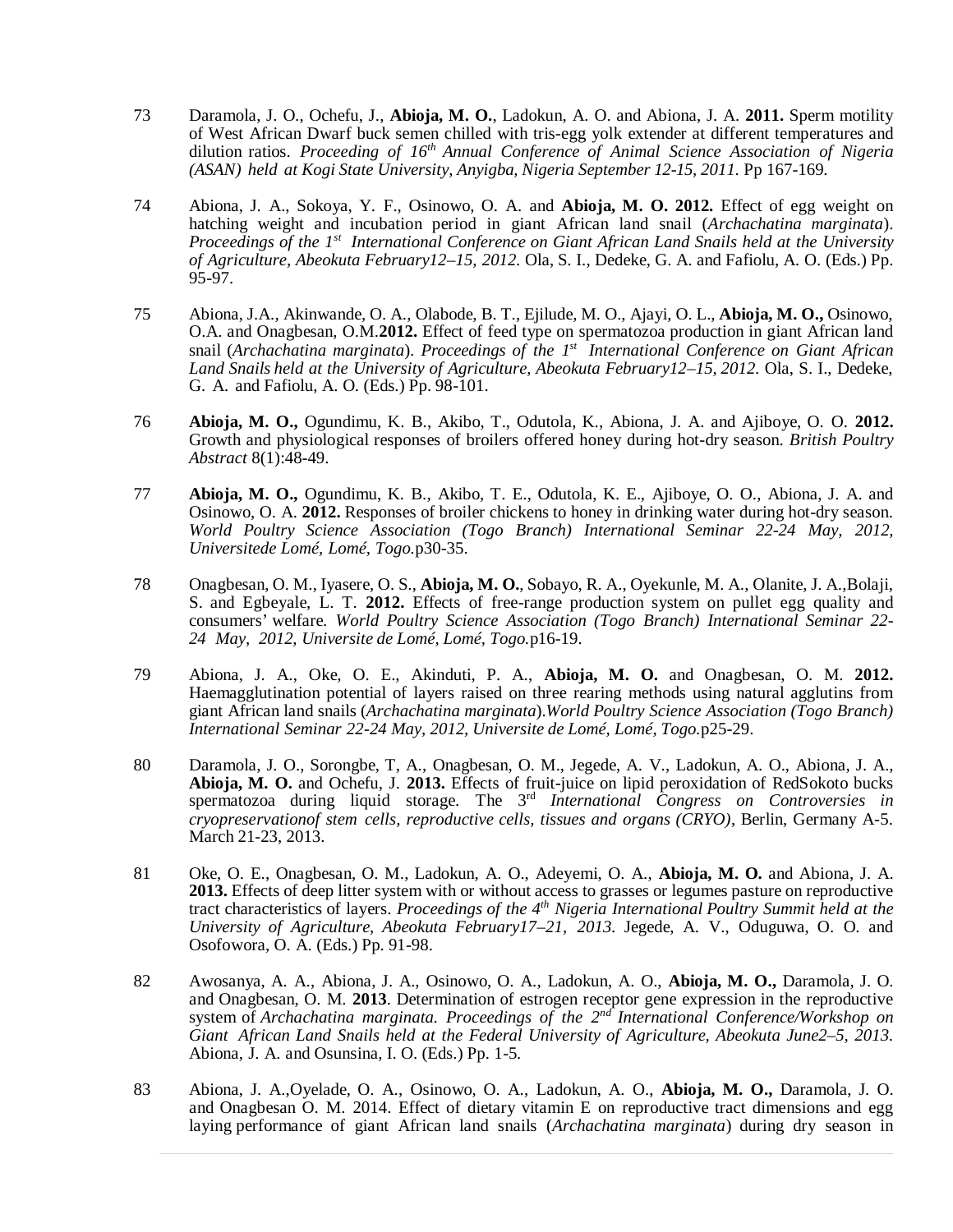Abeokuta. *Proceedings of 39 th Annual Conference of Nigerian Society for Animal Production held at Babcock University, Ilishan Ogun,Nigeria on March* 16–19, 2014. Abdullah, R. A., Tayo, G. O., Okubanjo, A. O. and Akinsoyinu, O. A. (Eds.) Pp. 98-100.

- 84 **Abioja, M. O.,** Abiona, J. A., Sodipe, O. G., Adeleye, O. O., Akibo, T. E., Daramola, J. O., Oke. O. E., Williams, T. J., Oguntuase, O. M., Oladapo, O. I., Okanlawon, O. R., Mudasiru, A. O., Siyanbola, A. Y., Ogunduyi, B. O., Soyiga, B. M., James, I. J. and Osinowo, O. A. 2014. Effect of coconut water on rectal temperature and blood glucose in broilers subjected to acute heat and transportation stress. *Book of abstract, 3 rd Joint Annual Meeting, ASAN/NIAS held at the university of Ibadan, Nigeria, September 7-11*, 2014.
- 85 Abiona, J. A., Ojo, O., Daramola, J. O., Ladokun, A. O., **Abioja, M. O.,** James, I. J., Osinowo, O. A. and Onagbesan, O. M. 2014. Effect of *Mucuna pruriens* on the reproductive tract of giant African land snail (*Archachatina marginata*). Book of abstract, 3 rd Joint Annual Meeting, ASAN/NIAS held at the university of Ibadan, Nigeria, September 7-11, 2014.
- 86 Williams, T.J., Olumoko, O.A., Balogun, B.O., Ala, A.A., Aina, O.A., **Abioja, M.O.** and Osinowo, O.A. 2014. Effects of coat colour and wattle on physiological profile and performance of West African Dwarf goats. Book of abstract, 3rd Joint Annual Meeting, ASAN/NIAS held at the university of Ibadan, Nigeria, September 7-11, 2014.
- 87 Abiona, J. A., Ogunsola, O. A., Daramola, J. O., Ajayi, O. L., Ladokun, A. O., **Abioja, M. O.,** Williams, T. J., Oke. O. E., Osinowo, O. A.and Onagbesan, O. M. 2014. Effect of *Mucuna pruriens* on ovo-testis histology of giant African land snail (Archachatina marginata). Book of abstract, 3<sup>rd</sup> Joint Annual Meeting, ASAN/NIAS held at the University of Ibadan, Nigeria, September 7-11, 2014.
- 88 **Abioja, M. O.**, Sodipe, O. G., Abiona, J. A., Akibo, T. E., Adeleye, O. O., Daramola, J. O. and Osinowo, O. A. 2014. Preliminary report on effect of early feed restriction on growth and physiological responses in broilers during hot season. Book of Abstract, 4<sup>th</sup> Mediterranean Poultry Summit held at Beirut, Lebanon September 2-5, 2014. World's Poultry Science Journal 70(Supp. 1): 82.
- 89 **Abioja, M. O.**, Adekunle, M. O., Abiona, J. A. and Sodipe, O. G. **2015**. Improving egg production in laying chickens with honey during hot season. 5<sup>th</sup> edition of Climate Change and Development in Africa (CCDA-V) conference held at Victoria Falls, Zimbabwe. October 28-30, 2015.
- 90 Sodipe, O. G., Sowande, O. S., **Abioja, M. O.,** Adeleye, O. O. and Osho, K. O. **2016.** Influence of water restriction on haematological parameters of West African Dwarf bucks.*Proceedings of 41st Annual Conference of Nigerian Society for Animal Production held at Federal University of Agriculture, Abeokuta, Ogun, Nigeria on March 20*–*24*, 2016. In: Oluwatosin,O.O., Sowande, O.S., Olowofeso, O., Egbeyale, L.T., Adeleye,O.O., Njoku, C.P., Osofowora, A.O. and Sanda, A.J. (eds.) Pp. 142-144.
- 91 Akibo, T. E., **Abioja, M. O.,** Onagbesan, O. M., Adebambo, A. O., Abiona, J. A., Sodipe, O. G., Adeleye, O. O. and Jinadu, S. O. **2016.** Effect of coconut water on rectal temperature, heart rate and respiratory rate in broiler chickens during growing phase. *Proceedings of 41 st Annual Conference of Nigerian Society for Animal Production held at Federal University of Agriculture, Abeokuta, Ogun, Nigeria on March 20*–*24*, 2016. In: Oluwatosin,O.O., Sowande, O.S., Olowofeso, O., Egbeyale, L.T., Adeleye,O.O., Njoku, C.P., Osofowora, A.O. and Sanda, A.J. (eds.) Pp. 151-154.
- 92 **Abioja, M.O.** and Adekunle, M.O. **2018.** Depression in egg production in chickens during hot season with long-term honey administration in the face of climate change. African Adaptation Symposium held at University of Ibadan, Ibadan, Nigeria.
- 93 **Abioja, M.O.** and Adekunle, M.O. **2018.** Egg lipid and vitamin A content in laying pullets administered honey during hot-dry season.  $43^{rd}$  Annual Conference of Nigerian Society for Animal Production (NSAP) held at Federal University of Technology, Owerri, Imo, Nigeria on March 24–27, 2018.
- 94 **Abioja, M.O.**, Abiona, J. A., Akinjute, O.F., Tomori, A.A., Abdul, A.A., Adebodun, M.A., Olowu, B.N., Oyebowale, H.D., Fagbemi, O.I., Oloruntola, T.R., Olaniyan, O.I. and Akomolafe, O.O. 2019.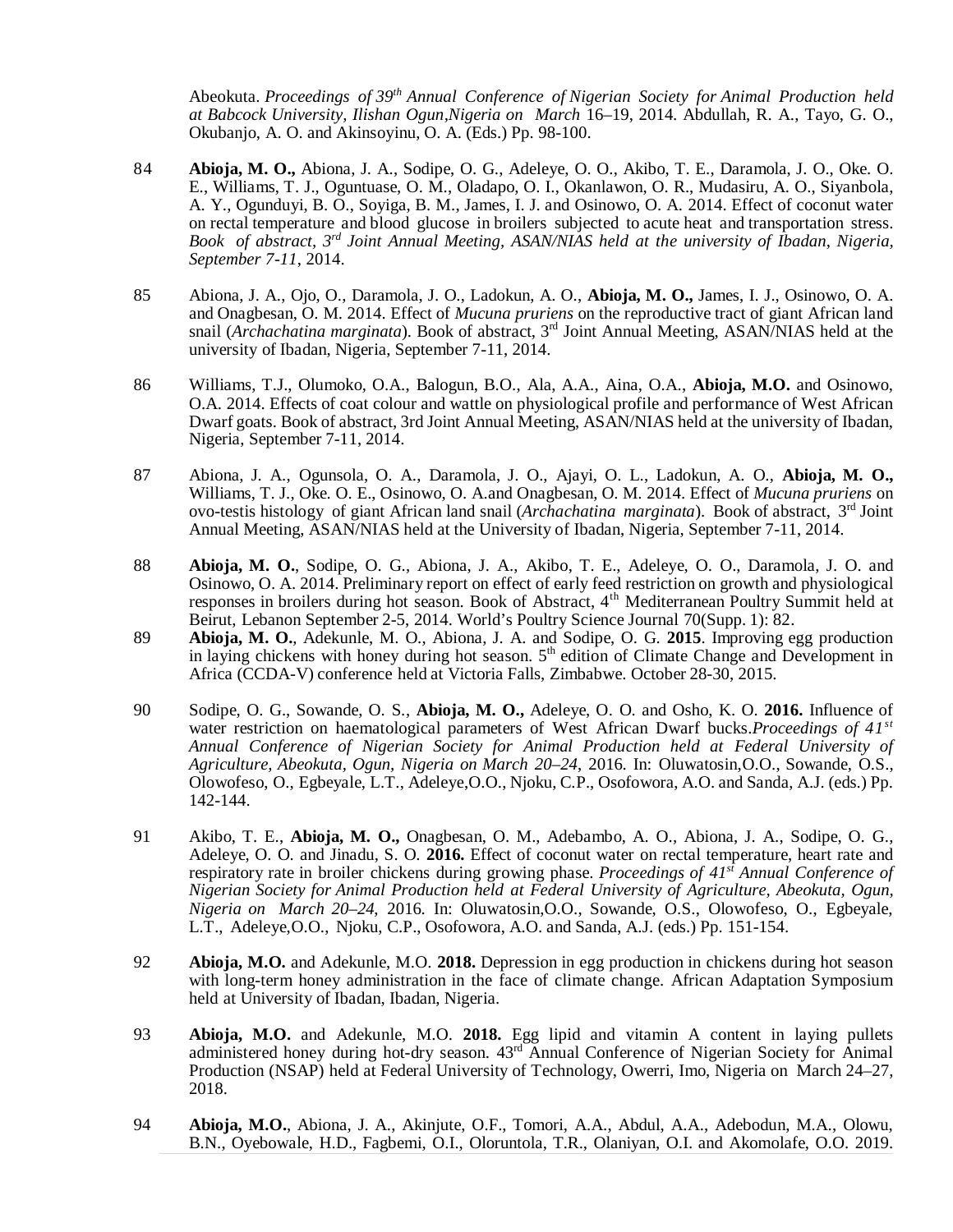Effect of dosage of vitamin E on physiological and blood parameters in growing *Arbor Acres* pullets under humid tropical conditions.  $44^{\text{th}}$  Annual Conference of Nigerian Society for Animal Production (NSAP) held at University of Abuja, Abuja, Nigeria on March 17–20, 2019.

95 Oke, E., Abioja, M.O., Oke, F., Iyasere, O., Lawal, T., Abiona, J., Daramola, J. and Williams, T. 2019. Effect of turmeric supplementation on haematological parameters of broiler chickens under a hot humid tropical condition. *British Poultry Abstract* 15(1): 5.

#### **Books Published/Chapters in Book**

- 96 Daramola, J. O., **Abioja, M. O.** and Onagbesan, O. M. **2012.** Heat stress impact on livestock production. In: Sejian, V., Naqvi, S.M. K., Ezeji, T., Lakritz, J. and Lal, R. (eds) *Environmental stress and amelioration in livestock production*. Springer. 550pp
- 97 **Abioja, M.O.** and Adekunle, M.O. **2018.** Climate change: Depression in egg production in chickens during hot season with long term honey administration. In: Walter Leal Filho (ed.) *Handbook on climate change resilience*. Springer International publishing AG, Switzerland. Pp 1-11. [https://doi.org/10.1007/978-3-319-71025-9\\_15-1](https://doi.org/10.1007/978-3-319-71025-9_15-1)
- 98 **Abioja, M.O. 2020**. Interactions of climate and livestock Production. In: Iyeghe-Erakpotobor, G., Butswat, I.S., Mohammed, I.D., Herbert, U., Muhammad, I.R. and Bemji, M.N. (eds). Introduction to animal agriculture. Sophie Academic Service Limited, Nigeria. Pp
- 99 **Abioja, M.O.** and Abiona, J.A. **2020.** Impacts of climate change to poultry production in Africa: adaptation options for broiler chickens. In: Walter Leal Filho (ed.). *Handbook on climate change adaptation*. Springer International publishing AG, Switzerland. Pp 1-22. <https://doi.org/10.1007/978-3-> 030-42091-8\_111-1 [https://link.springer.com/content/pdf/10.1007%2F42091-8\\_111-1.pdf](https://link.springer.com/content/pdf/10.1007%2F42091-8_111-1.pdf)

#### **Technical paper**

- 100 **Abioja M.O.** and Onagbesan, O.M. **2013**. Management of heat stress in broiler chickens. *Agriculture Management.* Issue 1: 40-41.
- 101 Osinowo, O.A. and **Abioja, M.O. 2016.** Mitigating the effects of global climate change on animal production in Nigeria. Plenary Session**:** 41 st Annual Conference of Nigerian Society for Animal Production held at Federal University of Agriculture, Abeokuta, Ogun, Nigeria on March 20–24, 2016.

#### **10. MAJOR CONFERENCES ATTENDED (WITH PAPERS READ)**

- 1 Animal Science Association of Nigeria (ASAN)  $12<sup>th</sup>$ Annual Conference, ObafemiAwolowo University, Ile-Ife, Nigeria 2007 (**Physiological response of West African Dwarf and Red Sokoto goats to water restriction in the humid tropics of south-western Nigeria**)
- 2 Animal Science Association of Nigeria (ASAN) 13<sup>th</sup>Annual Conference, Ahmadu Bello University, Zaria, Nigeria 2008 (**Effect of water restriction in goats during hot-dry season in the humid tropics: haematological response and water balance**)
- 3 Nigeria Society for Animal Production (NSAP) 34<sup>th</sup> Annual Conference, Faculty of Agriculture, University of Uyo, Uyo, Nigeria 2009 (**Feed intake and weight gain in goats subjected to water restriction during hot-dry season in the humid to water tropics**)
- 4 Animal Science Association of Nigeria (ASAN) 15<sup>th</sup>Annual Conference, University of Uyo, Nigeria 2010 (**Effects of cold water and vitamin C on rectal temperature and respiratory rate of broiler chickens during hot-dry season in the south-western Nigeria**)
- 5 World Poultry Science Association (NB) 1<sup>st</sup> Africa International Poultry Summit (AIPS), University of Agriculture, Abeokuta, Nigeria, 2011. (**Seasonal variations in egg fertility and hatchability in flocks of broiler-breeder hens in Sapele, Nigeria**)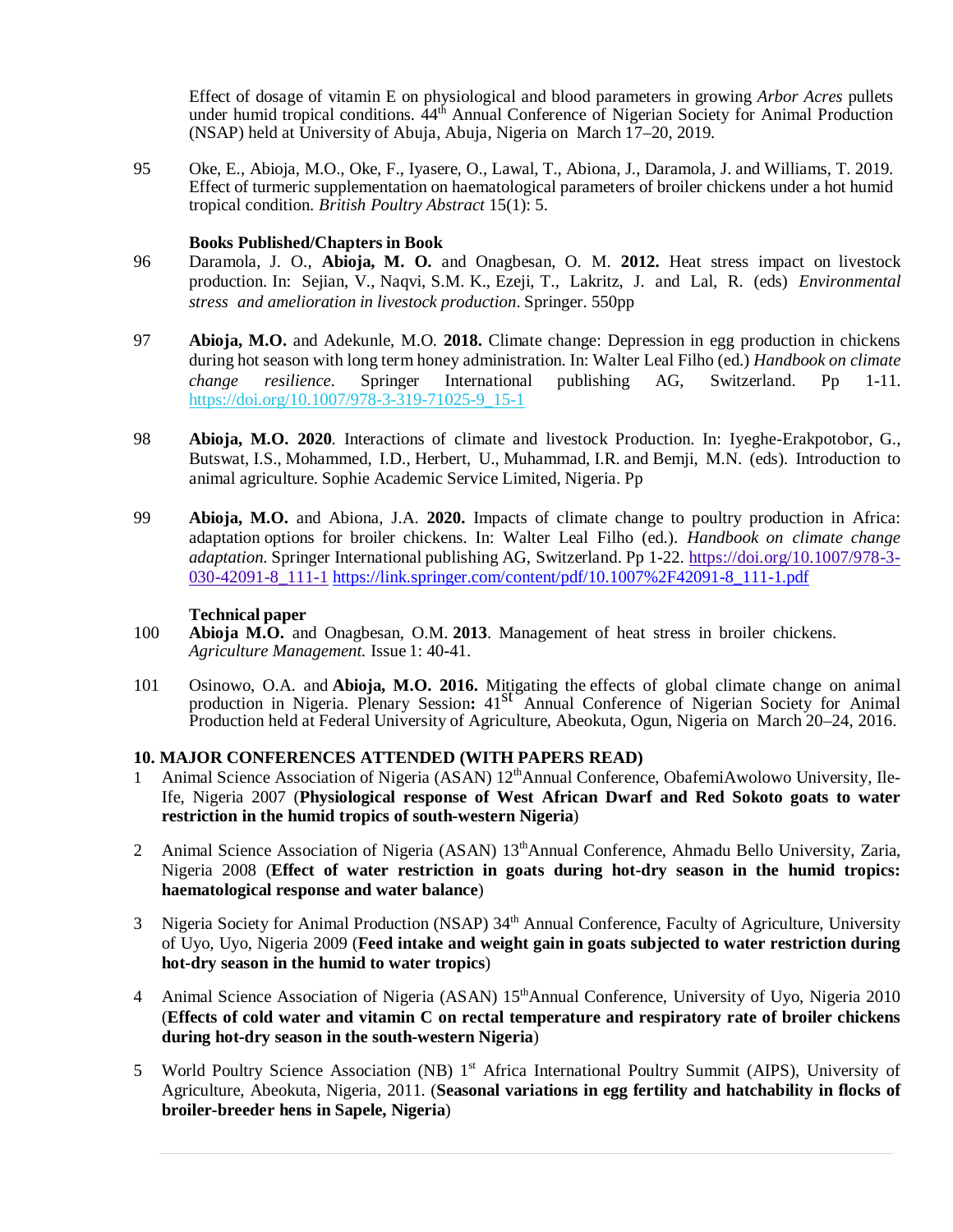- 6 International Conference on Giant African Land Snails held at the University of Agriculture, Abeokuta February 12<sup>th</sup>-15<sup>th</sup> 2012 (**Effect of feed type on spermatozoa production in giant African land snail (***Archachatina marginata*)
- 7 World Poultry Science Association (Togo Branch) **International Seminar** 22-24 May, 2012, Universite de Lom**é**, Lom**é**, Togo (**Responses of broiler chickens to honey in drinking water during hot-dry season**)
- 8 Climate Change for Development in Africa (CCDA-V) conference in Victoria Falls, Zimbabwe October 28- 30, 2015 (**Improving egg production in laying chickens with honey during hot season**)
- 9 Nigerian Society for Animal Production (NSAP) 43rd Annual Conference March 24–27, 2018 at the Federal University of Technology, Owerri,, Imo State, Nigeria (**Egg lipid and vitamin A content in laying pullets administered honey during hot-dry season**)
- 10 Nigerian Society for Animal Production (NSAP)  $44<sup>th</sup>$  Annual Conference March 18–24, 2019 at the University of Abuja, Abuja, Nigeria (**Effect of dosage of vitamin E on physiological and blood parameters in growing** *Arbor Acres* **pullets under humid tropical conditions**)

#### **11. INFORMATION ON FELLOWSHIP, MASTER'S PROJECT AND PHD THESIS SUPERVISED I. Undergraduate Projects Supervision**

| S/N          | Session   | <b>Number of students</b> |
|--------------|-----------|---------------------------|
| 1            | 2009/2010 |                           |
| 2            | 2010/2011 | 3                         |
| 3            | 2011/2012 | 4                         |
| 4            | 2012/2013 | 6                         |
| 5            | 2013/2014 | 10                        |
| 6            | 2014/2015 | 8                         |
| 7            | 2015/2016 | 7                         |
| 8            | 2016/2017 | 9                         |
| 9            | 2017/2018 | 11                        |
| 10           | 2018/2019 | 8                         |
| 11           | 2019/2020 |                           |
| <b>Total</b> |           | 74                        |

#### **I. Undergraduate Projects Supervision**

| S/N              | <b>Project title</b>                                                                                                           | <b>Name</b><br>of <sub>1</sub><br>student | Date/Year<br><b>of</b><br>commence<br>ment | <b>Status</b> | <b>Supervision</b>  |
|------------------|--------------------------------------------------------------------------------------------------------------------------------|-------------------------------------------|--------------------------------------------|---------------|---------------------|
| 1.               | Assessment of rectal temperature of<br>laying hens raised on deep-litter and<br>free range systems                             | Ogunjimi B.I.                             | 2009/2010                                  | Completed     | Sole<br>supervision |
| $\overline{2}$ . | haematological<br>Physiological<br>and<br>responses of broiler chickens to honey<br>in drinking water during hot-dry<br>season | Akibo, T.E.                               | 2010/2011                                  | Completed     | Sole<br>supervision |
| 3.               | performance of<br>broiler<br>Growth<br>chickens to honey in drinking water<br>during hot-dry season                            | Ogundimu,<br>K.B.                         | 2010/2011                                  | Completed     | Sole<br>supervision |
| 4.               | Mineral deposition in tibiae and<br>caecum microbial count in broiler<br>chickens offered honey during hot<br>season           | Odutola, K.E.                             | 2010/2011                                  | Completed     | Sole<br>supervision |
| 5.               | shock protein 70 mRNA<br>Heat<br>expression in the brain of acutely heat-<br>stressed broiler and Nigerian local<br>chickens   | Alawode, O.S.                             | 2011/2012                                  | Completed     | Sole<br>supervision |
| 6.               | Effect of acute heat stress on hsp70<br>mRNA expression in the heart of<br>commercial broiler and Nigerian local<br>chickens   | Aina, T.O.                                | 2011/2012                                  | Completed     | Sole<br>supervision |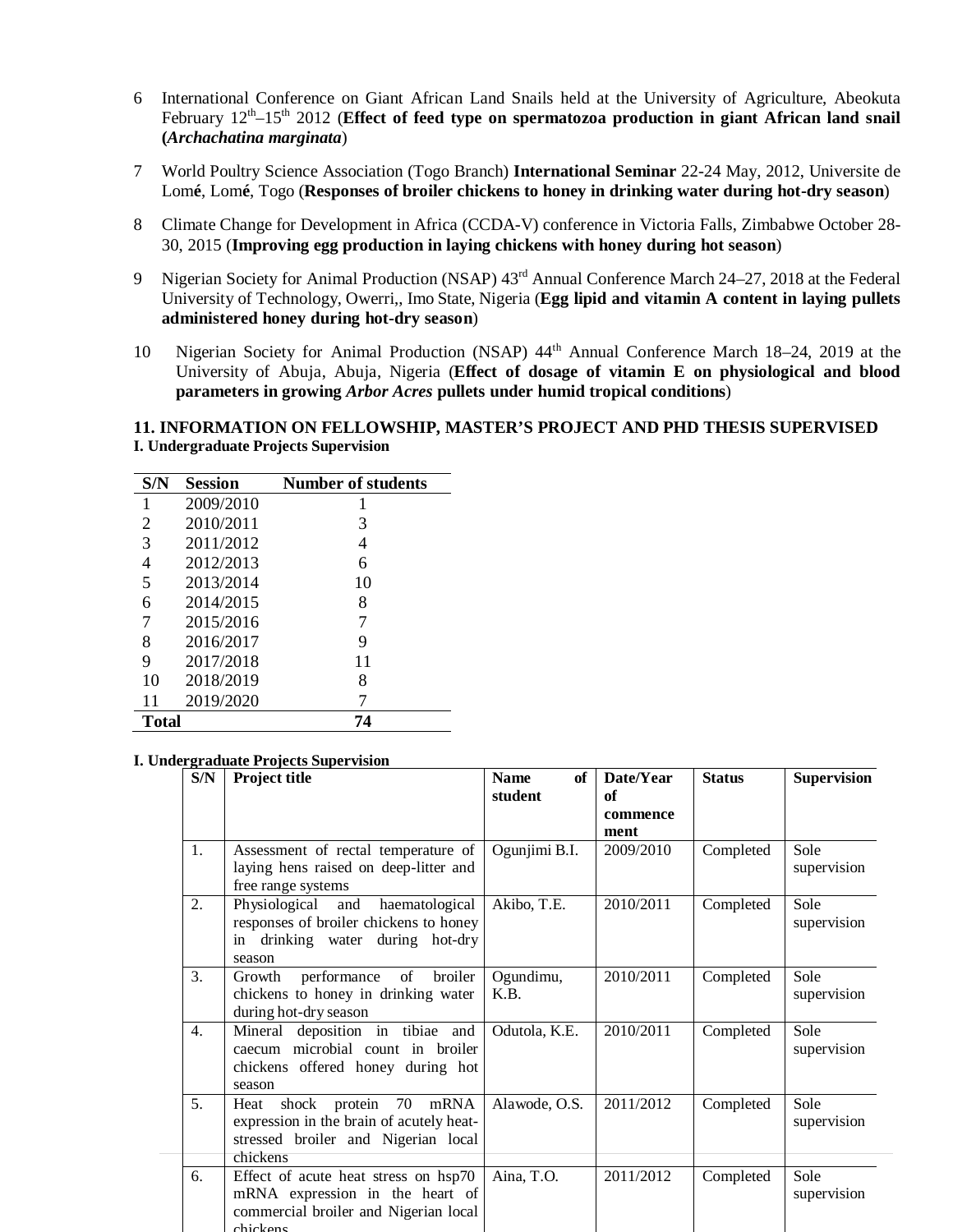|     | restriction                                                                                                                                                |                        |           |           |                     |
|-----|------------------------------------------------------------------------------------------------------------------------------------------------------------|------------------------|-----------|-----------|---------------------|
| 12. | Responses of early feed restricted<br>broilers to acute heat stress at market<br>age                                                                       | Oladipo, K.A.          | 2012/2013 | Completed | Sole<br>supervision |
| 13. | Relative weights of cut-parts and vital<br>organs in broiler chickens exposed to<br>early feed restriction                                                 | Akerele, Z.O.          | 2012/2013 | Completed | Sole<br>supervision |
| 14. | Responses of early feed restricted<br>broilers to road transportation stress at<br>market age                                                              | Ogundele,<br>O.O.      | 2012/2013 | Completed | Sole<br>supervision |
| 15. | Thermotolerance<br>acquisition<br>in<br>broilers<br>to<br>early<br>feed<br>subjected<br>restriction                                                        | Oguntuase,<br>O.M.     | 2013/2014 | Completed | Sole<br>supervision |
| 16. | Effect of coconut on broiler chickens<br>during hot season                                                                                                 | Oladapo, O.I.          | 2013/2014 | Completed | Sole<br>supervision |
| 17. | Thermotolerance<br>acquisition<br>in<br>broilers subjected to early<br>feed<br>restriction                                                                 | Okanlawon,<br>O.R.     | 2013/2014 | Completed | Sole<br>supervision |
| 18. | of<br>Effect<br>growth<br>coconut<br>on<br>broiler<br>chickens<br>performance of<br>during hot season                                                      | Mudasiru,<br>A.O.      | 2013/2014 | Completed | Sole<br>supervision |
| 19. | Effect of coconut on broiler chickens<br>during hot season                                                                                                 | Siyanbola,<br>A.Y.     | 2013/2014 | Completed | Sole<br>supervision |
| 20. | Effect of coconut on physiological<br>responses of broiler chickens during<br>hot season                                                                   | Ogunduyi,<br>B.O.      | 2013/2014 | Completed | Sole<br>supervision |
| 21. | Effect of coconut on haematological<br>responses of broiler chickens during<br>hot season                                                                  | Soyiga, B.M.           | 2013/2014 | Completed | Sole<br>supervision |
| 22. | Effect of orange juice on<br>blood<br>glucose, differential count and anti-<br>oxidant activity in broilers exposed to<br>acute heat stress                | Odukoya, A.A.          | 2010/0524 | Completed | Sole<br>supervision |
| 23. | Effect of lime juice on blood glucose,<br>differential count and anti-oxidant<br>activity in broilers exposed to acute<br>heat stress                      | Sobowale,<br>O.O.      | 2010/0518 | Completed | Sole<br>supervision |
| 24. | Effect of commercial anti-stress on<br>blood glucose, differential count and<br>broilers<br>anti-oxidant<br>activity<br>in<br>exposed to acute heat stress | Fashola, A.A.          | 2011/0587 | Completed | Sole<br>supervision |
| 25. | Effect of honey on blood glucose,<br>differential count and anti-oxidant<br>activity in broilers exposed to acute<br>heat stress                           | Emeka, V.O.            | 2010/0540 | Completed | Sole<br>supervision |
| 26. | Effect of coconut water on blood<br>glucose, differential count and anti-<br>oxidant activity in broilers exposed to<br>acute heat stress                  | Dawodu, M.O.           | 2007/1691 | Completed | Sole<br>supervision |
| 27. | Growth curve and organ development<br>in commercial broilers and Nigerian<br>local chickens                                                                | Ogunekurolere,<br>T.C. | 2010/0506 | Completed | Sole<br>supervision |
| 28. | Awareness and perception of heat<br>stress and climate change among<br>broiler chicken farmers in Odeda                                                    | Owolabi, T. D.         | 2010/0559 | Completed | Sole<br>supervision |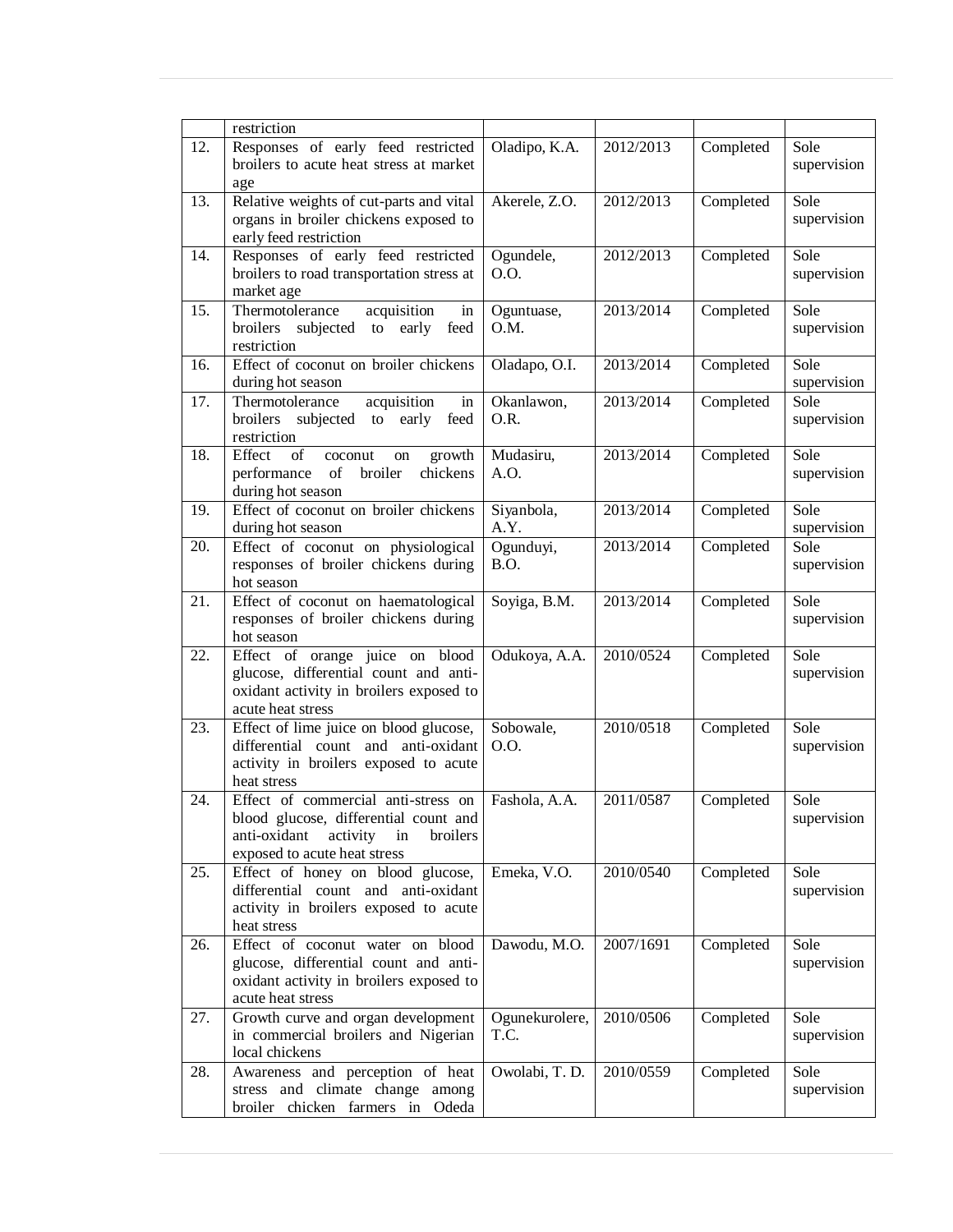|     | Local Government of Ogun State,                                                                                                                                                               |                    |            |           |                     |
|-----|-----------------------------------------------------------------------------------------------------------------------------------------------------------------------------------------------|--------------------|------------|-----------|---------------------|
|     | Nigeria                                                                                                                                                                                       |                    |            |           |                     |
| 29. | Growth performance, physiological<br>responses and blood constituents in<br>growing broilers administered<br>corticosterone in feed and honey in<br>drinking water                            | Owolabi, I.E.      | 2011/0563  | Completed | Sole<br>supervision |
| 30. | Histopathology, immunoresponse and<br>plasma corticosterone concentration in<br>growing broilers administered<br>corticosterone in feed and honey in<br>drinking water                        | Adeniji, S.E.      | 2011/0484  | Completed | Sole<br>supervision |
| 31. | Oxidative status, carcass yield, vital<br>organs and GIT dimensions in<br>growing broilers administered<br>corticosterone in feed and honey in<br>drinking water                              | Akinwande,<br>A.I. | 2011/0502  | Completed | Sole<br>supervision |
| 32. | Thyroid hormones, mineral<br>metabolism and tonic immobility in<br>growing broilers administered<br>corticosterone in feed and honey in<br>drinking water                                     | Oloko, A.B.        | PT/11/0019 | Completed | Sole<br>supervision |
| 33. | Growth performance, physiological<br>responses and blood constituents in<br>growing broilers offered honey and<br>reared on two types of floor during<br>hot-dry season                       | Solate, S.A.       | 2011/0579  | Completed | Sole<br>supervision |
| 34. | Histopathology, immunoresponse and<br>plasma corticosterone concentration in<br>growing broilers reared on two types<br>of floor and offered honey in drinking<br>water during hot-dry season | Erukpeme,<br>B.O.  | 2011/0514  | Completed | Sole<br>supervision |
| 35. | Oxidative status, carcass yield, vital<br>organs and GIT dimensions in<br>growing broilers reared on two types<br>of floor during hot-dry season                                              | Oguntade, O.I.     | 2011/0542  | Completed | Sole<br>supervision |
| 36. | Thyroid hormones, mineral<br>metabolism and tonic immobility in<br>growing broilers reared on two types<br>of floor during hot-dry season                                                     | Ojeleye, E.F.      | 2011/0543  | Completed | Sole<br>supervision |
| 37. | Growth performance, physiological<br>responses and blood constituents in<br>growing broilers administered<br>corticosterone in feed and offered lime<br>juice in drinking water               | Balogun, C.A.      | 2011/0509  | Completed | Sole<br>supervision |
| 38. | Histopathology, immunoresponse and<br>plasma corticosterone concentration in<br>growing broilers administered<br>corticosterone in feed and offered<br>lime juice in drinking water           | Johnson, T.G.      | 2011/0525  | Completed | Sole<br>supervision |
| 39. | Oxidative status, carcass yield, vital<br>organs and GIT dimensions in<br>growing broilers administered<br>corticosterone in feed offered lime<br>juice in drinking water                     | Salau, A.M.        | 2011/0570  | Completed | Sole<br>supervision |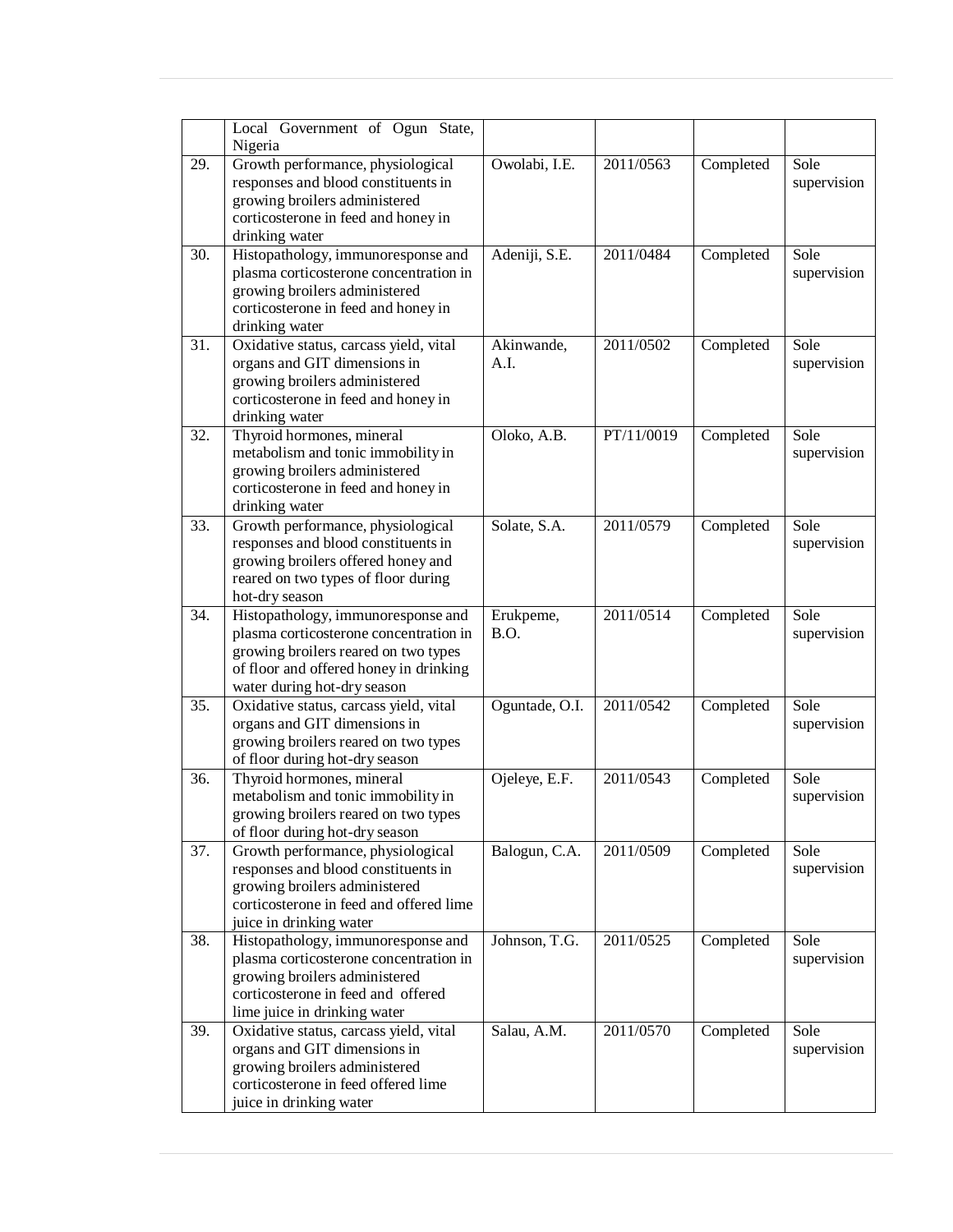| 40 |                                                                          | Agboola, O.O.        | 2013/0519         | Completed | Sole<br>supervision |
|----|--------------------------------------------------------------------------|----------------------|-------------------|-----------|---------------------|
| 41 |                                                                          | Ilesanmi, O.M.       | 2012/0554         | Completed | Sole                |
|    | Effects of honey and shade on growth,                                    |                      |                   |           | supervision         |
| 42 | physiological, blood and immune-                                         | Taiwo, A.A.          | 2012/0602         | Completed | Sole                |
|    | responses in broiler chickens during                                     |                      |                   |           | supervision         |
| 43 | hot-dry season                                                           | Adeyeoluwa,<br>M.A.  | 2012/0523         | Completed | Sole<br>supervision |
| 44 |                                                                          | Tokede, D.A.         | 2012/0603         | Completed | Sole                |
|    |                                                                          |                      |                   |           | supervision         |
| 45 |                                                                          | Okaigbua, I.         | 2012/0570         | Completed | Sole                |
|    |                                                                          |                      |                   |           | supervision         |
| 46 | Effects of honey and floor type on                                       | Mustapha,            | 2010/1445         | Completed | Sole                |
| 47 | growth, physiological, blood and<br>immune-responses in broiler chickens | H.O.<br>Soyemi, B.O. | 2012/0598         | Completed | supervision<br>Sole |
|    | during hot-dry season                                                    |                      |                   |           | supervision         |
| 48 |                                                                          | Adebayo, B.D.        | 2012/0507         | Completed | Sole                |
|    |                                                                          |                      |                   |           | supervision         |
| 49 | Amelioration of chronic stress induced                                   | Oguntimehin,         | 2012/0568         | Completed | Sole                |
|    | by dietary corticosterone in broiler                                     | S.M.                 |                   |           | supervision         |
| 50 | chickens with honey                                                      | Oluwasola,<br>O.T.   | 2012/057820<br>13 | Completed | Sole<br>supervision |
| 51 | Effect of dietary tocopherol on                                          | Tomori, A.A.         | 2013/0516         | Completed | Sole                |
|    | physiological parameters of broiler                                      |                      |                   |           | supervision         |
|    | breeder chickens aged 4-6 weeks                                          |                      |                   |           |                     |
|    | under humid tropical conditions                                          |                      |                   |           |                     |
| 52 | Effects of dietary tocopherol and age                                    | Abdul, A.A.          | 2013/0447         | Completed | Sole                |
|    | on haematological parameters in<br>broiler breeder cockerels under humid |                      |                   |           | supervision         |
|    | tropical conditions                                                      |                      |                   |           |                     |
| 53 | Effects of dietary tocopherol and age                                    | Adebodun,            | 2013/0449         | Completed | Sole                |
|    | on plasma physiological parameters in                                    | M.A.                 |                   |           | supervision         |
|    | broiler breeder cockerels under humid                                    |                      |                   |           |                     |
| 54 | tropical conditions                                                      | Olowu, B.N.          | 2014/0776         |           | Sole                |
|    | Effect of dietary tocopherol on<br>physiological parameters of broiler   |                      |                   | Completed | supervision         |
|    | breeder chickens aged 7-9 weeks                                          |                      |                   |           |                     |
|    | under humid tropical conditions                                          |                      |                   |           |                     |
| 55 | Effect of dietary tocopherol on                                          | Oyebowale,           | 2013/0508         | Completed | Sole                |
|    | haematological parameters in broiler                                     | H.D.                 |                   |           | supervision         |
|    | breeder chickens at 8 weeks of age<br>under humid tropical conditions    |                      |                   |           |                     |
| 56 | Effect of dietary tocopherol on                                          | Fagbemi, O.I.        | 2013/0473         | Completed | Sole                |
|    | plasma biochemical parameters in                                         |                      |                   |           | supervision         |
|    | broiler breeder chickens at 8 weeks of                                   |                      |                   |           |                     |
|    | age under humid tropical conditions                                      |                      |                   |           |                     |
| 57 | Effect of dietary tocopherol on<br>physiological parameters of broiler   | Oloruntola, T.       | 2013/0500         | Completed | Sole                |
|    | breeder chickens aged 10-12 weeks                                        |                      |                   |           | supervision         |
|    | under humid tropical conditions                                          |                      |                   |           |                     |
| 58 | Effect of dietary tocopherol on                                          | Olaniyan, O.         | 2013/0498         | Completed | Sole                |
|    | haematological parameters in broiler                                     |                      |                   |           | supervision         |
|    | breeder chickens at 12 weeks of age                                      |                      |                   |           |                     |
| 59 | under humid tropical conditions<br>Effect of dietary tocopherol on       | Akomolafe, O.        | 2013/0464         | Completed | Sole                |
|    |                                                                          |                      |                   |           |                     |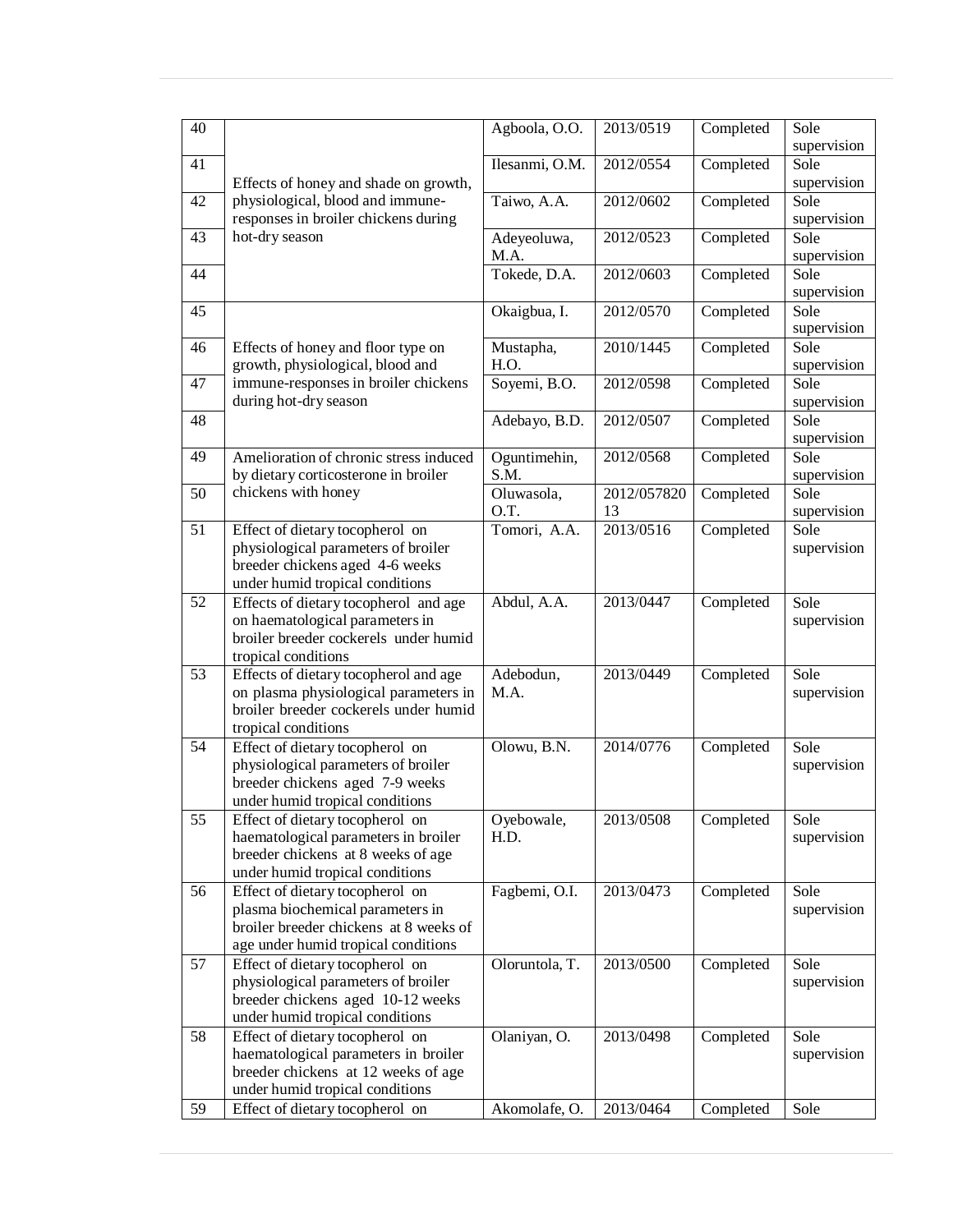|    | plasma biochemical parameters in                                                                            |                 |           |            | supervision |
|----|-------------------------------------------------------------------------------------------------------------|-----------------|-----------|------------|-------------|
|    | broiler breeder chickens at 12 weeks                                                                        |                 |           |            |             |
|    | of age under humid tropical conditions                                                                      |                 |           |            |             |
| 60 |                                                                                                             | Oladipupo, A.S. | 2014/0768 | Completed  | Sole        |
| 61 | Effects of in ovo injection of vitamin E<br>on physiological, haematological, plasma <sub>Lawal, I.T.</sub> | Awoleye, O.M.   | 2014/0734 | Completed  | Sole        |
| 62 |                                                                                                             | Fasuyi, R.B.    | 2015/0550 | Completed  | Sole        |
| 63 |                                                                                                             |                 | 2014/0755 | Completed  | Sole        |
| 64 | biochemical and anti-oxidant status of<br>broiler chickens under humid tropical                             | Babajide, S.T.  | 2013/2393 | Completed  | Sole        |
| 65 | conditions                                                                                                  | Akinseye, T.O.  | 2013/2730 | Completed  | Sole        |
| 66 |                                                                                                             | Opetayo, D.     | 2014/0781 | Completed  | Sole        |
| 67 |                                                                                                             | Mejidade, I.M.  | 2014/0758 | Completed  | Sole        |
|    | Use of tributyrin as a means of                                                                             | Ogoolorun, Z.O. |           | $On-going$ | Sole        |
|    | amelioration of heat stress in broiler                                                                      | Fabiyi, F.P.    |           | On-going   | Sole        |
|    | chickens during hot dry season                                                                              | Ogunniran, L.G  |           | $On-going$ | Sole        |
|    |                                                                                                             |                 |           | $On-going$ | Sole        |
|    |                                                                                                             |                 |           | On-going   | Sole        |
|    |                                                                                                             |                 |           | $On-going$ | Sole        |
|    |                                                                                                             |                 |           | On-going   | Sole        |
|    |                                                                                                             |                 |           |            |             |

# **II. Postgraduate Thesis/Dissertation Supervision**

| S/N              | Project title                                                                                                                                                                    | Name of student                  | Date/Year<br>of<br>commencement | <b>Status</b> | <b>Supervision</b> Level |         |
|------------------|----------------------------------------------------------------------------------------------------------------------------------------------------------------------------------|----------------------------------|---------------------------------|---------------|--------------------------|---------|
| 1.               | Effects of feed restriction<br>vitamin C<br>and<br>the<br>on<br>of<br>broiler<br>performance<br>chickens                                                                         | Olukomaiya,<br>O.O.<br>PG11/0180 | 2011/2012                       | Completed     | $Co-$<br>supervision     | M.Agric |
| 2.               | Effect of coconut water and<br>early feed restriction on<br>hsp70 gene expression in<br>broiler<br>heat<br>acute<br>and<br>transportation stress                                 | Akibo, T.E.<br>PG12/0158         | 2012/2013                       | Completed     | Major<br>Supervision     | M.Agric |
| 3.               | Hormonal, biochemical and<br>histological changes during<br>gestation in rabbit does<br>synchronized with<br>prostaglandin F2 alpha                                              | Ndehedehe, M.E.<br>PG12/0163     | 2012/2013                       | Completed     | $Co-$<br>supervision     | M.Agric |
| $\overline{4}$ . | Seasonal variation in blood<br>profile of apparently healthy<br>White Fulani and Sokoto<br>Gudali cattle in Abeokuta,<br>Nigeria                                                 | Ezenwenyi, N.O.<br>PG12/0160     | 2012/2013                       | Completed     | $Co-$<br>supervision     | M.Agric |
| 5.               | $\sigma$<br>Expression<br>leptin<br>receptor, ghrelin and ghrelin<br>receptor genes in the liver,<br>crop, ovary and intestine of<br>pullets during pre-purbertal<br>development | Jinadu, S.O.<br>PG12/0162        | 2012/2013                       | Completed     | $Co-$<br>supervision     | M.Agric |
| 6,               | Use of honey as anti-stress<br>in laying chickens during<br>hot season                                                                                                           | Adekunle, M.O.<br>PG13/0003      | 2013/2014                       | Completed     | Major<br>Supervision     | M.Agric |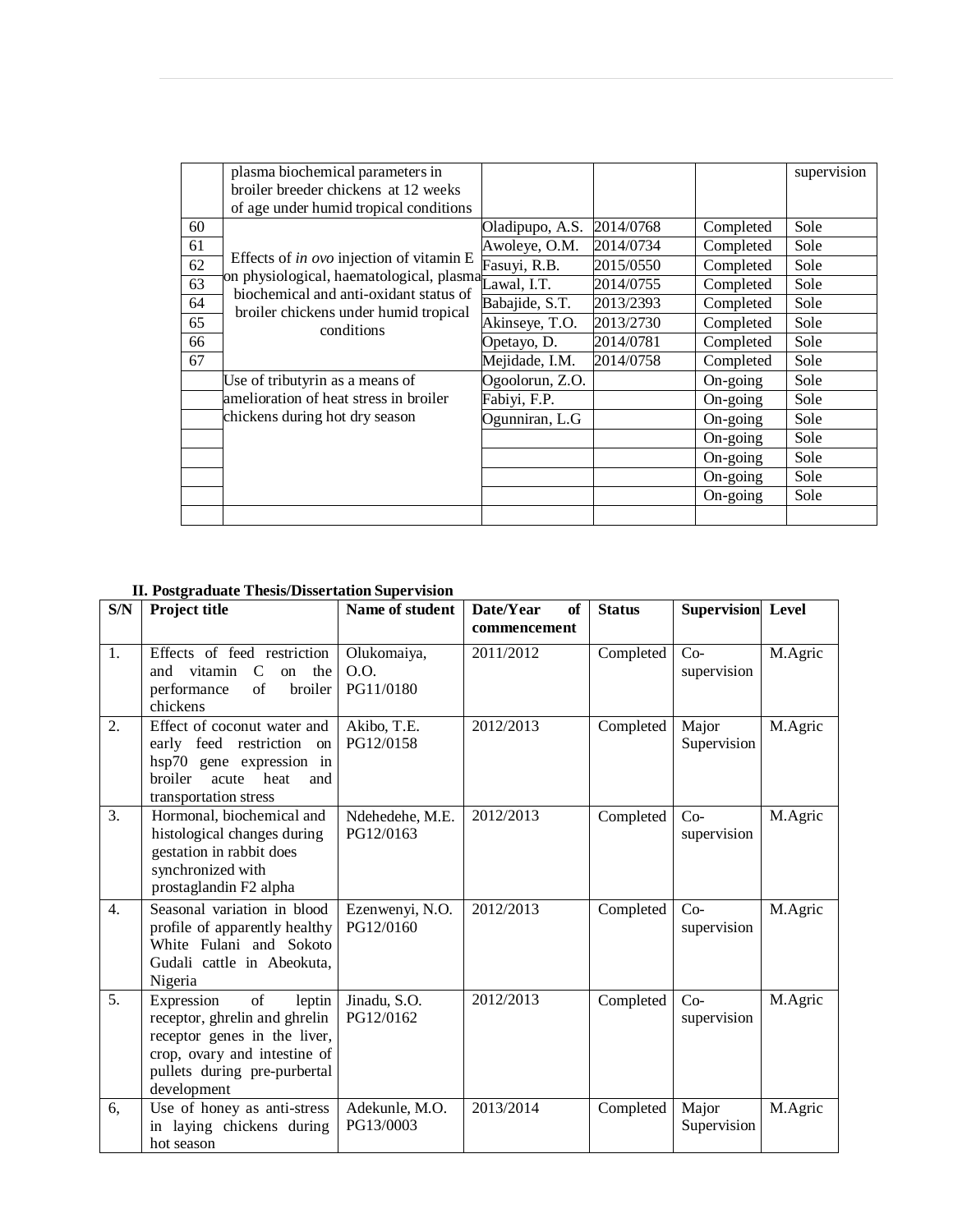| 7.  | Effect of methanolic extract<br>of Spondias monbin leaves<br>reproductive<br><sub>on</sub><br>performance and hormones<br>in rabbits                               | Akinruntan, D.O.<br>PG13/0116 | 2013/2014 | Completed     | $Co-$<br>supervision | M.Agric        |
|-----|--------------------------------------------------------------------------------------------------------------------------------------------------------------------|-------------------------------|-----------|---------------|----------------------|----------------|
| 8.  | Effect of<br>garden<br>cress<br>(Lepidium sativum) seed on<br>reproductive performance in<br>rabbits                                                               | Imade, O.V.<br>PG09/0068      | 2013/2014 | Completed     | $Co-$<br>supervision | Ph.D           |
| 9   | Effect of water restriction<br>on growth performance and<br>thermal adaptation in WAD<br>sheep                                                                     | Balogun, S. I.<br>PG14/0604   | 2014/2015 | Completed     | Major<br>Supervisor  | M.Agric        |
| 10. | Effects of housing system<br>thermoregulation<br>and<br>on<br>performance<br>growth<br>in<br>WAD goats                                                             | Abegunde, P. T.<br>PG14/0073  | 2014/2015 | Completed     | $Co-$<br>Supervision | M.Agric        |
| 11  | Effect of avocado seed milk<br>in different tris-extenders on<br>viability of<br>West-<br>the<br>African Dwarf goat                                                | Onanuga, O.D.<br>PG14/0645    | 2014/2015 | Completed     | $Co-$<br>Supervision | M.Agric        |
| 12  | Effect of water restriction<br>and mango leaves on milk<br>yield, growth performance,<br>haematological and<br>physiological parameters in<br>lactating WAD does   | Raouf, T. M.<br>PG15/0501     | 2015/2016 | Completed     | $Co-$<br>Supervision | M.Agric        |
| 13  | Reproductive<br>organ<br>development and gut histo-<br>morphometry of egg-type<br>chickens fed diet containing<br>oyster mushroom (Pleurotus<br><i>ostreatus</i> ) | S.J.<br>Alabi,<br>PG15/0363   | 2015/2016 | Completed     | $Co-$<br>Supervision | M.Agric        |
| 14  | broiler<br>of<br>Response<br>chickens to diets containing<br>root-leaf<br>meal<br>cassava<br>supplemented with protease<br>enzyme                                  | Binuyo, O.A.<br>PG15/0682     | 2015/2016 | Completed     | $Co-$<br>Supervision | M.Agric        |
| 15  | Effect of fixed dose of Iwuozo, C.<br>vitamin C on immunology in<br>GALs                                                                                           | PG16/0168                     | 2016/2017 | Completed Co- | Supervision          | M.Agric        |
| 16  | Comparative<br>studies<br>in<br>embryonic development of<br>Transylvanian and Nigerian<br>Indigeneous chickens during<br>hot season                                | O.P.<br>Omotara,<br>PG16/0043 | 2016/2017 | Completed     | Major<br>Supervision | M.Agric        |
| 17  | Effect of dietary tocopherol<br>on physiological responses,<br>semen quality in broiler-<br>breeder<br>cockerels<br>under<br>humid tropical conditions             | T.S.<br>Apuu,<br>PG16/0359    | 2016/2017 | Completed     | Major<br>Supervision | M.Agric        |
| 18  | Use of sour-soup in WAD<br>goat semen preservation                                                                                                                 | Ibrahim, Yemisi<br>PG16/0391  | 2016/2017 | On-<br>going  | $Co-$<br>Supervision | Ph.D           |
| 19  | Amelioration of heat stress<br>in turkey                                                                                                                           | Akibo, T.E.<br>PG12/0158      | 2016/2017 | On-<br>going  | $Co-$<br>Supervision | Ph.D<br>(AgSE) |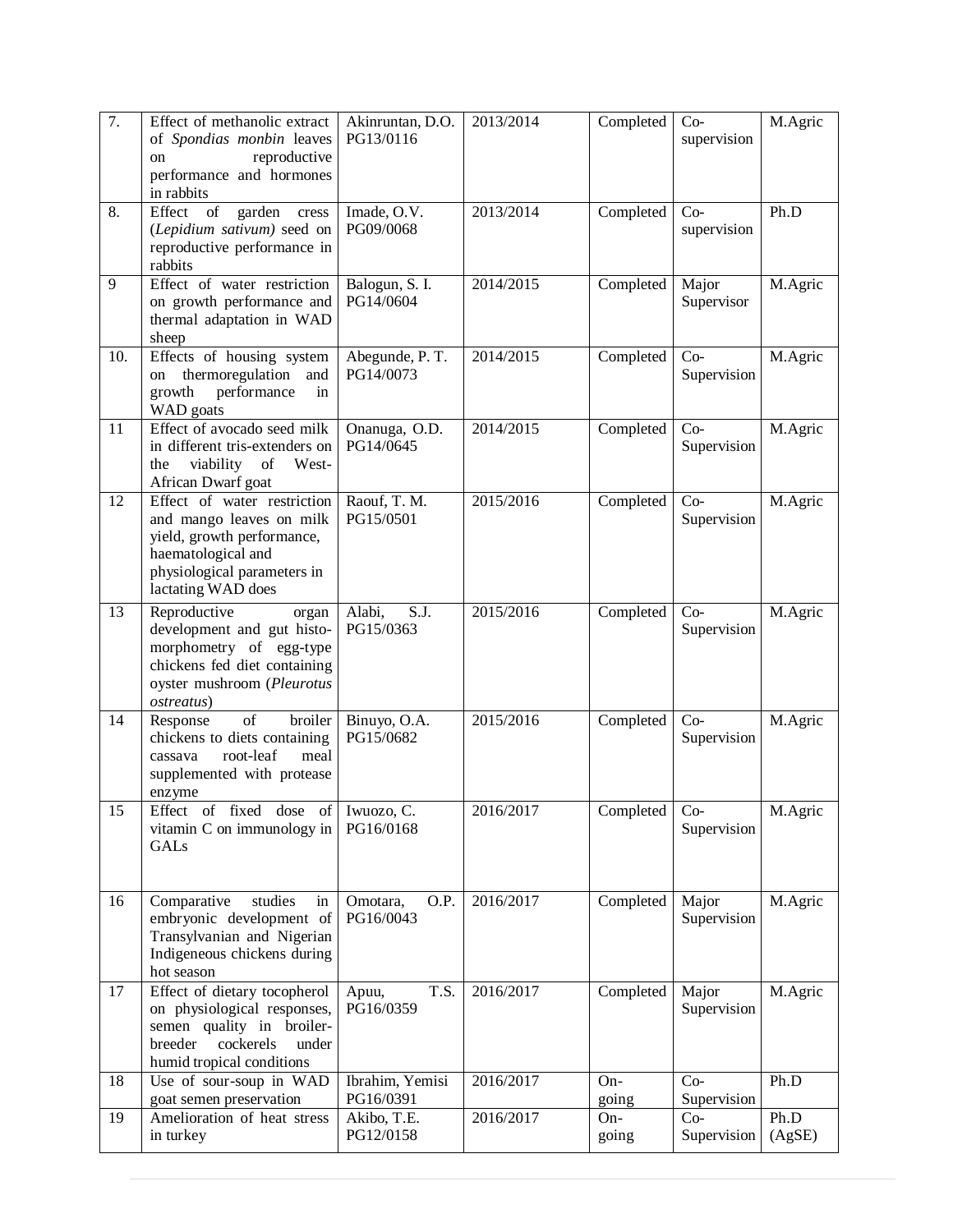| $\overline{20}$ | Effect<br>of<br>maternal<br>and<br>selenium<br>tocopherol<br>status on embryonic and<br>post-hatch development in<br>broiler breeder hens under<br>humid tropical conditions | Akinjute,<br>Obafemi Foluso<br>PG13/0059 | 2017/2018 | On- $\overline{\text{going}}$ | Major<br>Supervision | Ph.D         |
|-----------------|------------------------------------------------------------------------------------------------------------------------------------------------------------------------------|------------------------------------------|-----------|-------------------------------|----------------------|--------------|
| 21              | Use of honey in heat stress<br>in broiler breeder chickens<br>during hot-dry season                                                                                          | Ojo, Olumide<br>Theophilus<br>PG17/0177  | 2017/2018 | On-<br>going                  | Major<br>Supervision | M.Agric      |
| 22              | Expression of HSP90AA1 in<br>goats                                                                                                                                           | Adebayo, J. O.<br>PG16/0652              | 2017/2018 | On-going                      | $Co-$<br>Supervision | <b>MAgSE</b> |
| 23              | The use of alternative to<br>antibiotics in broiler<br>chickens                                                                                                              | Dr. Gbenga's<br>student                  | 2017/218  | On-going                      | $Co-$<br>Supervision | M.Agric      |
| 24              | Effect of exogenous<br>corticosterone on hormonal<br>and haematological<br>parameters in Nigeria<br>Indigenous Chickens                                                      | Sunday, K.O.<br>PG17/0403                | 2017/2018 | On-going                      | $Co-$<br>Supervision | M.Agric      |
| 25              | Effect of tocopherol and<br>selenium in broiler breeder<br>hens                                                                                                              | Olorunyomi,oloro<br>de E.A.<br>PG17/0611 | 2017/2018 | On-going                      | $Co-$<br>Supervision | M.Agric      |
| 26              | Performance of growing pig<br>fed insect protein                                                                                                                             | Oladokun, F.R.<br>PG17/0006              | 2017/2018 | On-going                      | $Co-$<br>Supervision | M.Agric      |
| 27              | Effects of egg storage in<br>earthern pot on egg quality,<br>embryonic development,<br>hatchability and post-hatch<br>performance of FUNAAB-<br>alpha chickens               | Sekinat<br><b>CEADESE</b>                | 2018/2019 | On-going                      | Major<br>Supervision | M.AgSE       |
| 28              | Acidifier                                                                                                                                                                    | Olorede, T.D.<br>PG 18/0031              | 2018/2019 | On-going                      | Major<br>Supervision | M.Agric.     |
| 29              | Biochar                                                                                                                                                                      | Abegunde, P.T.<br>PG14/0073              | 2019/2020 | On-going                      | Major<br>Supervision | Ph.D         |

# **12. EXTRA-CURRICULAR ACTIVITIES**

Travelling and Reading

#### **13. REFEREES**

- **Prof. Olusegun Ayodeji Osinowo** Sophie Academics, P.O. Box 47 FUNAAB Post Office, Abeokuta, Nigeria [xmay565@yahoo.com](mailto:xmay565@yahoo.com) +234-803-318-7110, +234-805-715-9854
- **Prof. Okanlawon Mohammed Onagbesan**